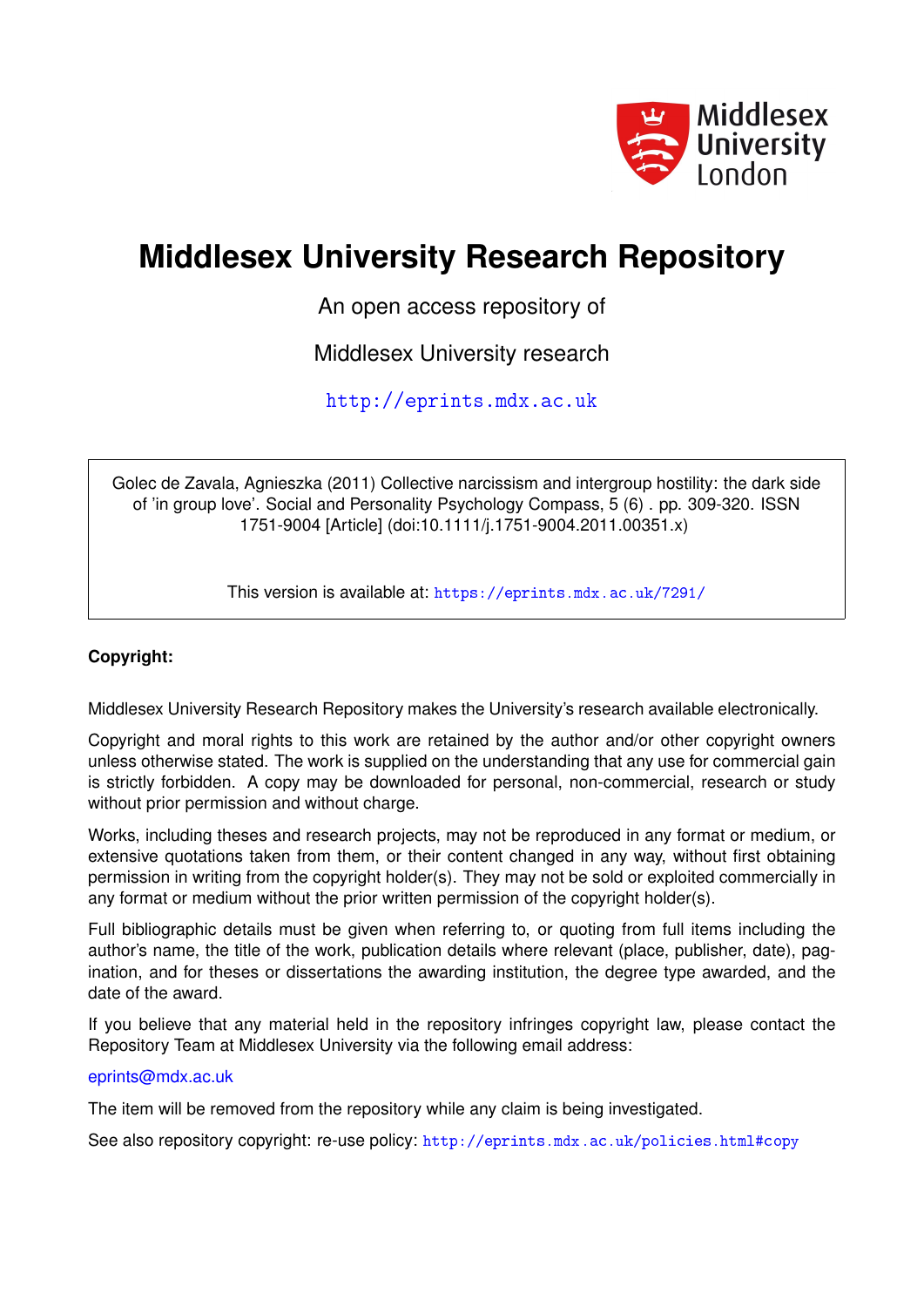# COLLECTIVE NARCISSISM AND INTERGROUP HOSTILITY: THE DARK SIDE OF 'IN-GROUP LOVE'.

Agnieszka Golec de Zavala Middlesex University, London

Word count: 4830

Abstract word count: 144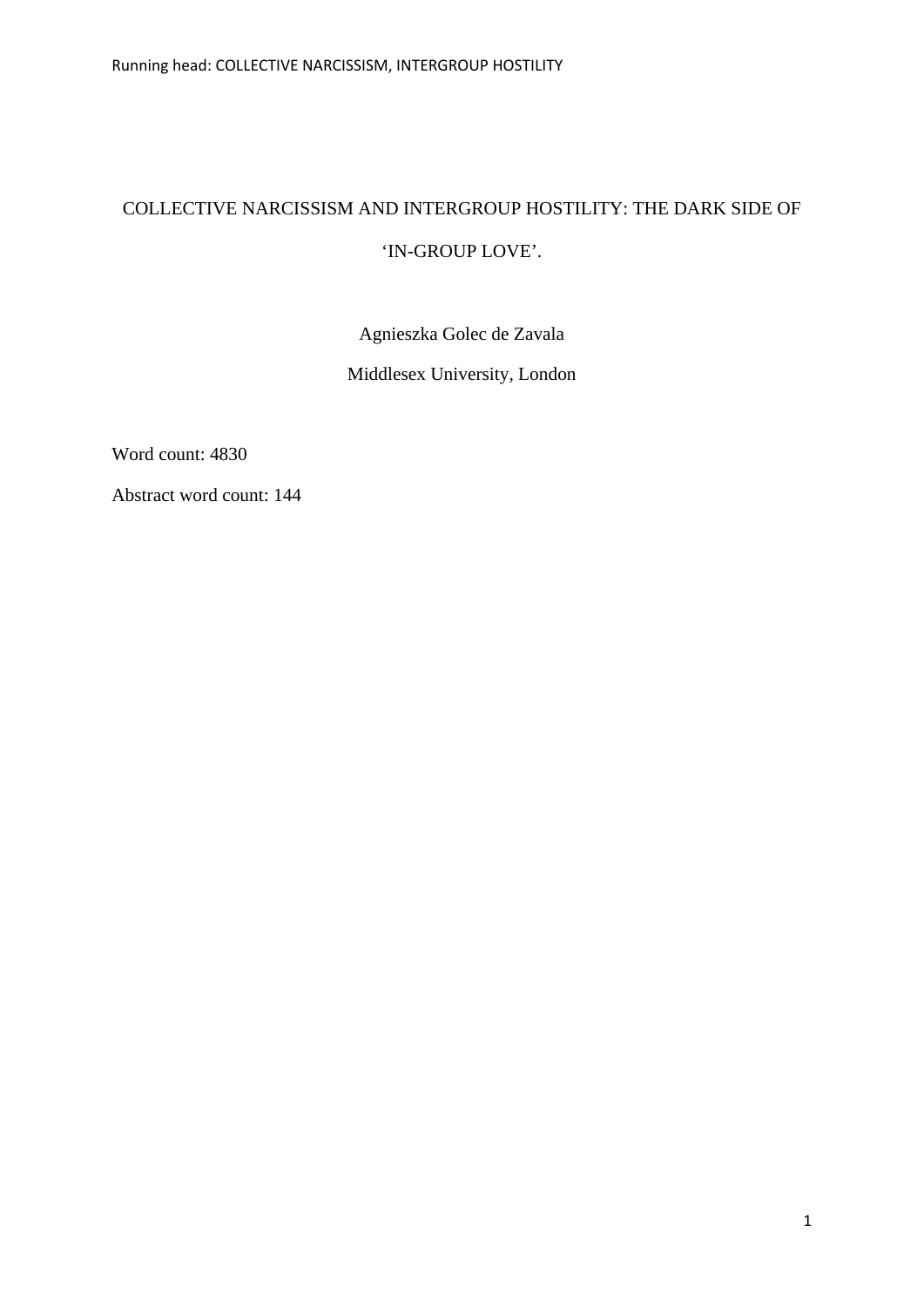# **Abstract**

This paper addresses the relationship between 'in-group love' and 'out-group hate' and integrates findings of psychology of intergroup relations with findings regarding psychological outcomes of narcissism. It reviews current research on intergroup consequences of collective narcissism – an emotional investment in an unrealistic belief in exaggerated greatness of an in-group - which indicates that the differentiation between narcissistic and genuine positive group regard uncovers the potential of genuine 'in-group' love to motivate positive out-group attitudes and intergroup tolerance. It also sheds new light on these aspects of positive group attachment that inspire intergroup hostility. Narcissistic idealization of an in-group is contingent on external validation and underlain by internal doubts. Collective narcissists are never fully satisfied with external acknowledgment of the in-group and they are sensitive to anything that may undermine the in-group's exaggerated image. Collective narcissism is reliably related to defensive and retaliatory intergroup hostility.

Key words: collective narcissism, intergroup hostility, intergroup threat, collective selfesteem, patriotism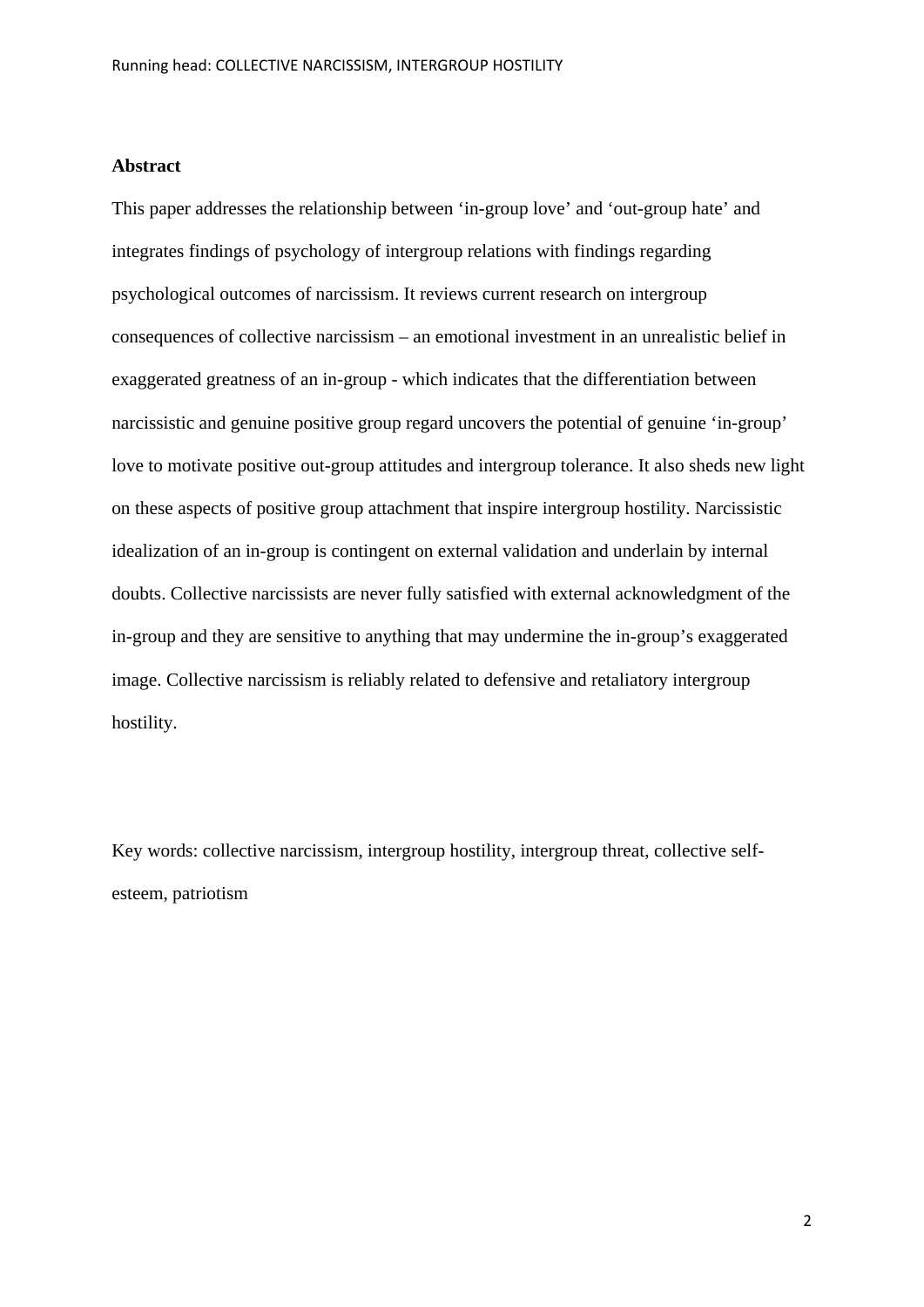*"He who loves not his country, can love nothing"* George Byron "*It is always possible to bind together a considerable number of people in love, so long as there are other people left over to receive the manifestations of their aggressiveness"* Sigmund Freud

In his Letter to the American People, Osama Bin Laden calls for moral betterment of Western civilization under the guidance of fundamentalist Islam and warns:

"If the Americans refuse to listen to our advice and the goodness, guidance and righteousness that we call them to, then be aware that you will lose this Crusade Bush began  $(...)$ ". The whole letter expresses Bin Laden's belief in moral superiority of the social group he represents that entitles this group not only to guide and dominate other groups but also to punish those who do not recognize its extraordinary characteristics. From this perspective, the terrorist attacks of 9/11 can be seen as retaliation in response to humiliating lack of regard for the superior group. They are among many examples of atrocities committed in the name of a belief that the greatness of a social group is not recognized by others because they do not submit to the group's demands for privileged treatment. The Nazis believed their group was threatened because their right for better living space and pure blood was not properly appreciated by other nations. This belief legitimized aggressive war and genocide (e.g. Adorno, 1951).

Inflated beliefs in one's own superiority and entitlement contingent on continuous external validation are characteristic of narcissism (e.g. Crocker & Park, 2004; Emmons, 1987; Morf & Rhodewalt, 2001; Raskin & Terry, 1988). Individual narcissism predicts retaliatory aggressiveness in response to ego-threat such as criticism or lack of recognition. Narcissism is also a reliable predictor of interpersonal anger and an inability to forgive past offences accompanied by a tendency to seek vengeance (e.g. Baumeister, Smart & Boden,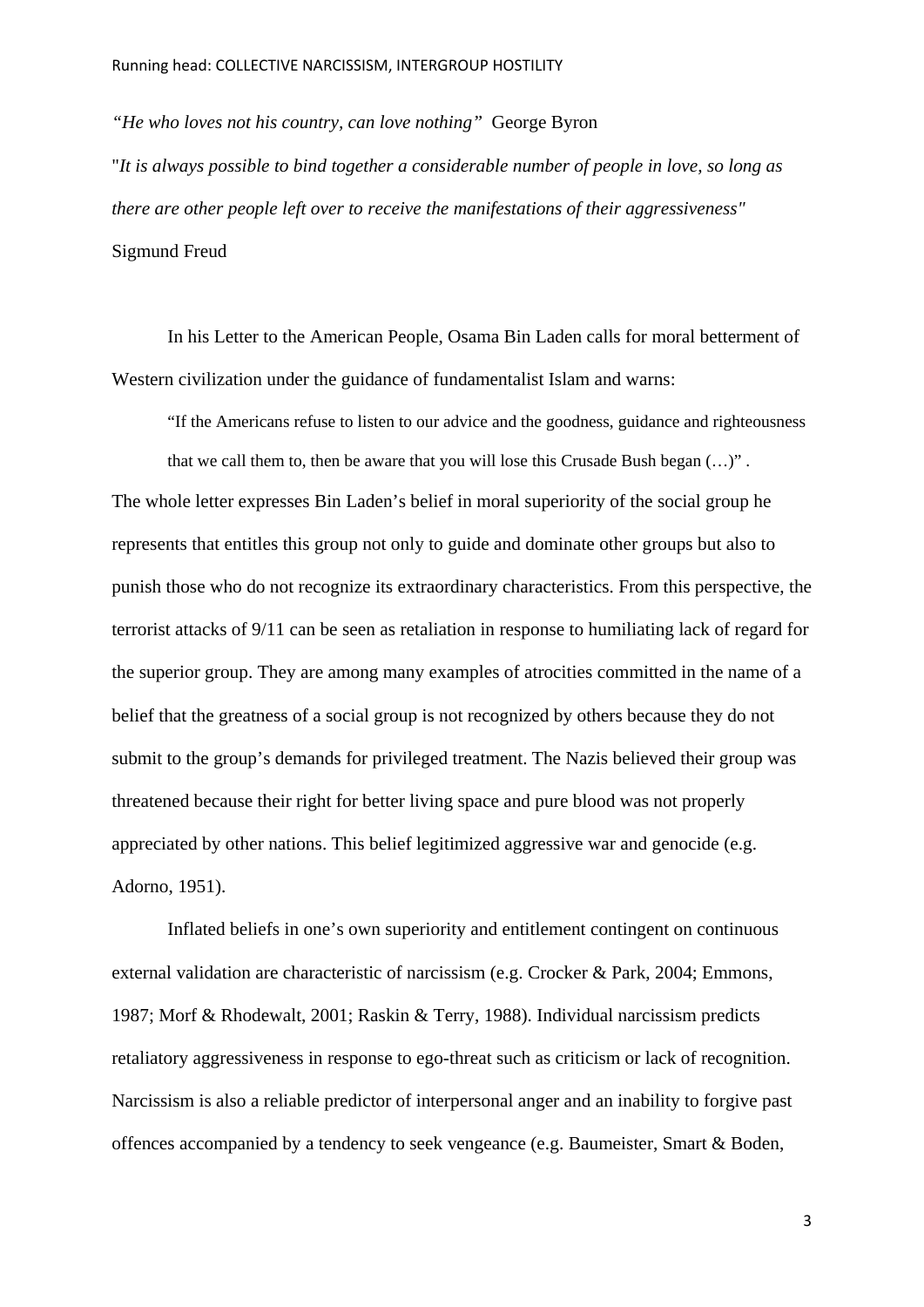1996; Brown, 2004; Bushman & Baumeister, 1998; Exline, Baumeister, Bushman, Campbell & Finkel, 2004; Raskin, Novacek & Hogan, 1991; Rhodewalt & Morf, 1995; Ruiz, Smith & Rhodewalt, 2001).

We claim that individual narcissism has a counterpart at the social level of self. The proposition that narcissism can be collective has been articulated in several different ways. For example, it has been argued that whole societies can become narcissistic because of the relentless spread of narcissistic characteristics and behaviors among individuals (Campbell, Miller & Buffardi, 2010; Twenge & Campbell, 2009). It has been also proposed that groups can have narcissistic features (e.g. grandiose self-image) and act in narcissistic ways (e.g. aggress against subjectively threatening others; Adorno, 1951; Baumaister, 2002). It has been also argued that narcissism can be expressed at a group level as a specific form of out-group derogation such as racism, sexism or nationalism (Emmons, 1987).

We define collective narcissism as an individual's emotional investment in an unrealistic belief in the exaggerated greatness of an in-group (Golec de Zavala, Cichocka, Eidelson & Jayawickreme, 2009). Inasmuch as people can idealize the self, they can idealize social groups to which they belong and differ with extend they do so (see also, Bizman, Yinon, & Krotman, 2001; Gramzow & Gaertner, 2005; Hornsey, 2003).

Narcissistic idealization of an in-group is contingent on its external recognition and involves hypersensitivity to threats to the in-group's image. Collective narcissists react to such threats with out-group hostility. Our studies indicate that collective narcissism represents an exaggerated in-group preference that is reliably accompanied by out-group negativity in the context of perceived intergroup threat. Importantly, collective narcissism is related to derogation of other groups *only* when these groups are perceived as threatening the in-group's image. At the same time, collective narcissism increases the likelihood that an intergroup situation will be interpreted as threatening.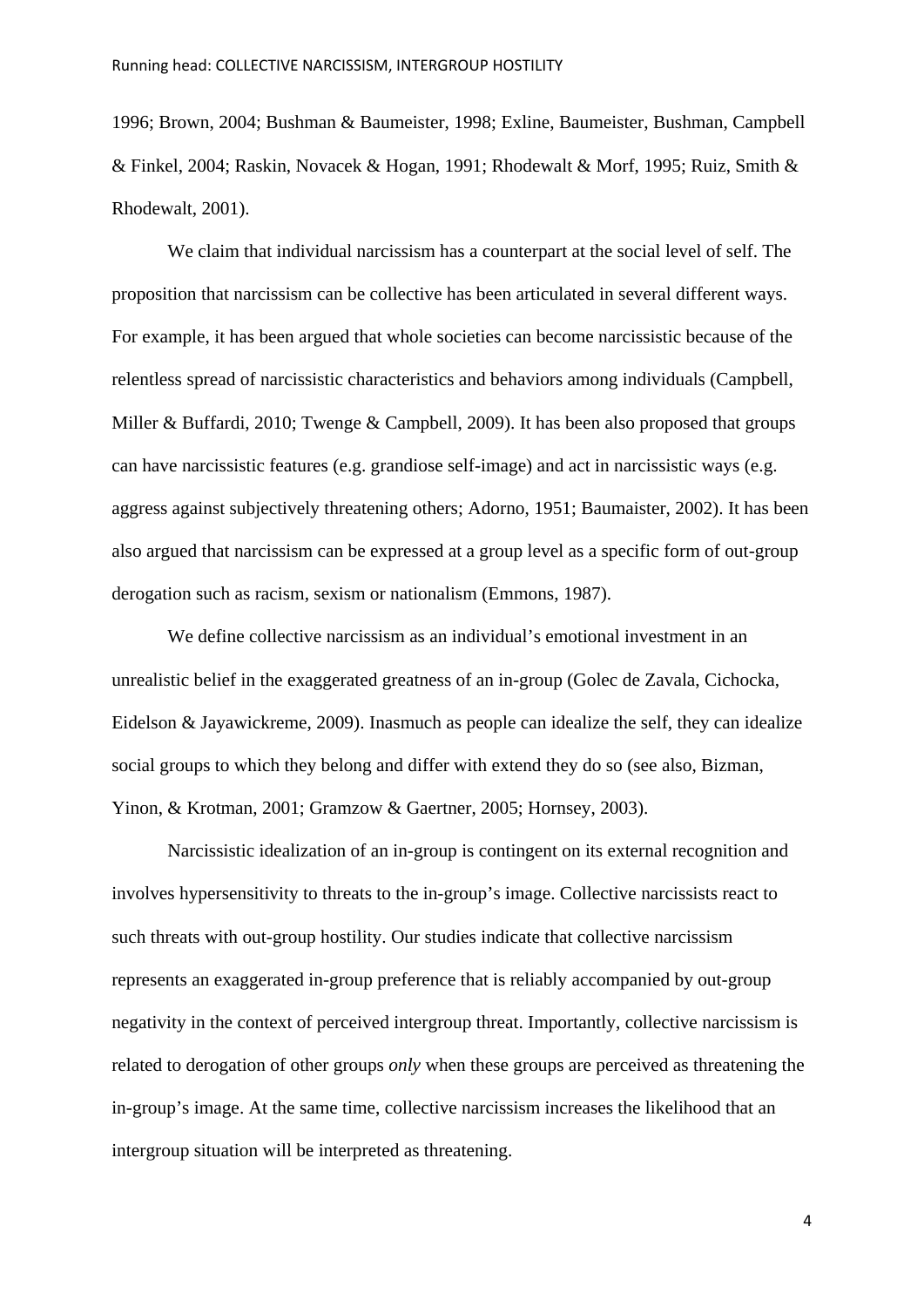### **Assessing collective narcissism**

The extent to which people hold narcissistic beliefs about their in-groups is assessed by the means of the Collective Narcissism Scale used in all studies discussed below (see Table 1). The items of the Collective Narcissism Scale were generated based on the existing inventories of individual narcissism (e.g. Narcissistic Personality Inventory (NPI); Emmons, 1987; Raskin & Terry, 1988<sup>1</sup>. Items corresponding to self-absorption, authority, exceptionality, deservingness and superiority of the self that could be meaningfully translated onto a group level were selected. Items which referred to physical attractiveness or individual performance that could not be meaningfully converted into group characteristics or actions were not included. For selected items, beliefs about the self were replaced with beliefs about a social group. In all studies collective narcissism has been assessed with reference to a particular social group. Participants were instructed which group to think about while responding to the items of the scale<sup>2</sup>.

The construct of collective narcissism and the items selected to measure it were discussed with experts in the fields of political and social psychology, clinical psychology, political science and conflict resolution practitioners. After this discussion the wording of some items was adjusted to better reflect the crucial aspects of the concept of collective narcissism. The reliability, one-factorial structure and divergent, convergent and predictive validity of the scale were confirmed through psychometric analyses including Confirmatory and Exploratory Factor Analyses in 4 different samples. The initial scale including 23 items was shortened to contain only 9 best fitting items (Golec de Zavala et al., 2009).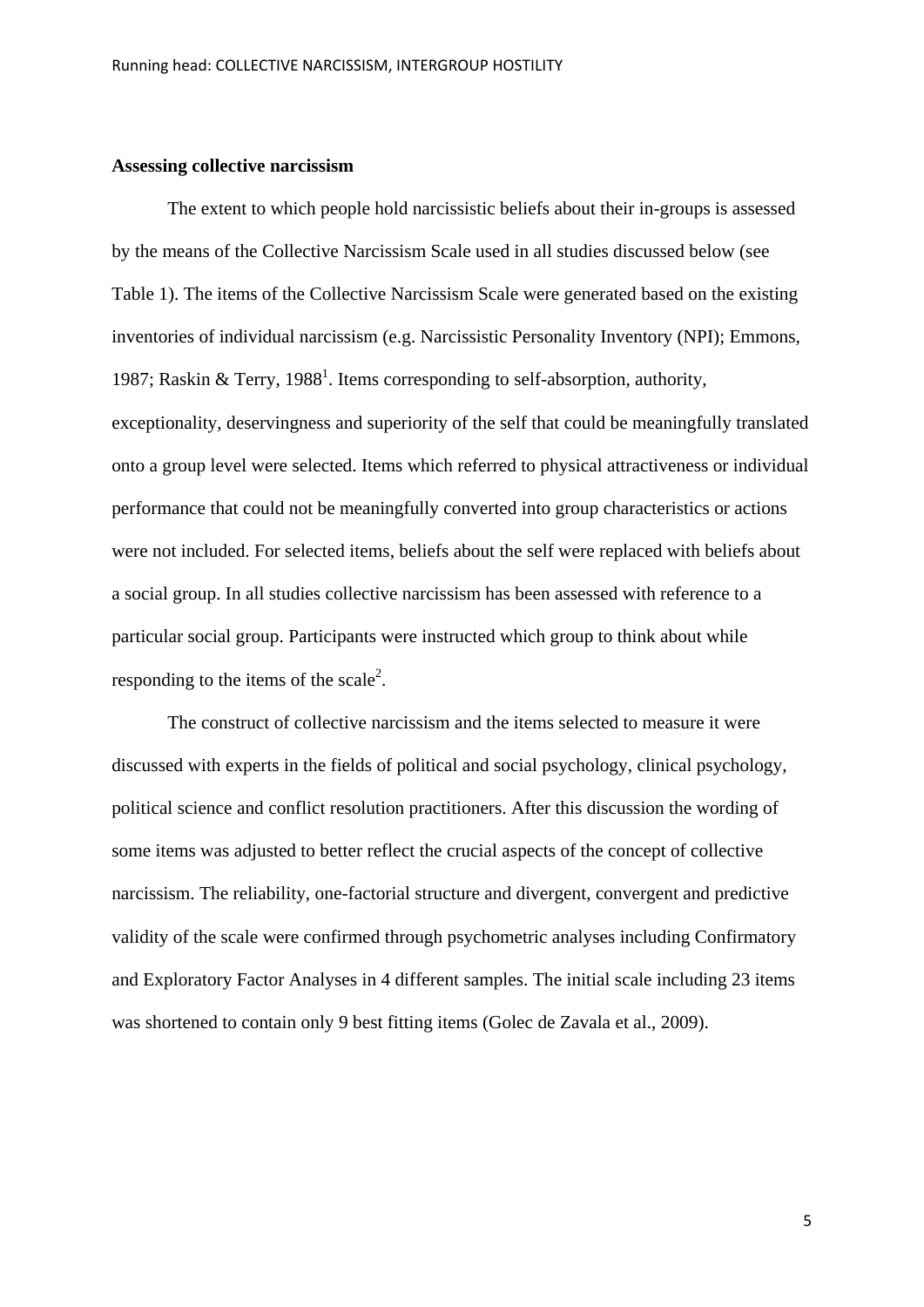| Table 1. Items of the Collective Narcissism Scale (Golec de Zavala, et al., 2009).      |
|-----------------------------------------------------------------------------------------|
| Please think about () as your group when you respond to the statements below. Please    |
| indicate to what extent you agree or disagree with these statements using the following |
| scale:                                                                                  |
| Strongly disagree 1 2 3 4 5 6 7 Strongly agree                                          |
| 1. I wish other groups would more quickly recognize the authority of my group.          |
| 2. My group deserves special treatment.                                                 |
| 3. I will never be satisfied until my group gets all it deserves.                       |
| 4. I insist upon my group getting the respect that is due to it.                        |
| 5. It really makes me angry when others criticize my group.                             |
| 6. If my group had a major say in the world, the world would be a much better place.    |
| 7. I do not get upset when people do not notice achievements of my group. (reversed)    |
| 8. Not many people seem to fully understand the importance of my group.                 |
| 9. The true worth of my group is often misunderstood.                                   |

We expect that different people can hold narcissistic beliefs about different social groups, and the same people can be narcissistic about certain groups (or just one group) but not necessarily about all social groups they belong to. Expressed levels of collective narcissism are also likely to be, at least to some extent, affected by characteristics of particular intergroup contexts or temporary situational factors. Recent studies confirm that collective narcissism increases after the negative evaluation of an in-group or when people feel temporarily insecure as group members, especially when they regard the group as important (Golec de Zavala, 2010). For example, levels of collective narcissism (but not collective self-esteem or national identification) increased in Poland after the "Smolensk tragedy" of 10<sup>th</sup> of April, 2010: the airplane crash that killed Polish president, his wife and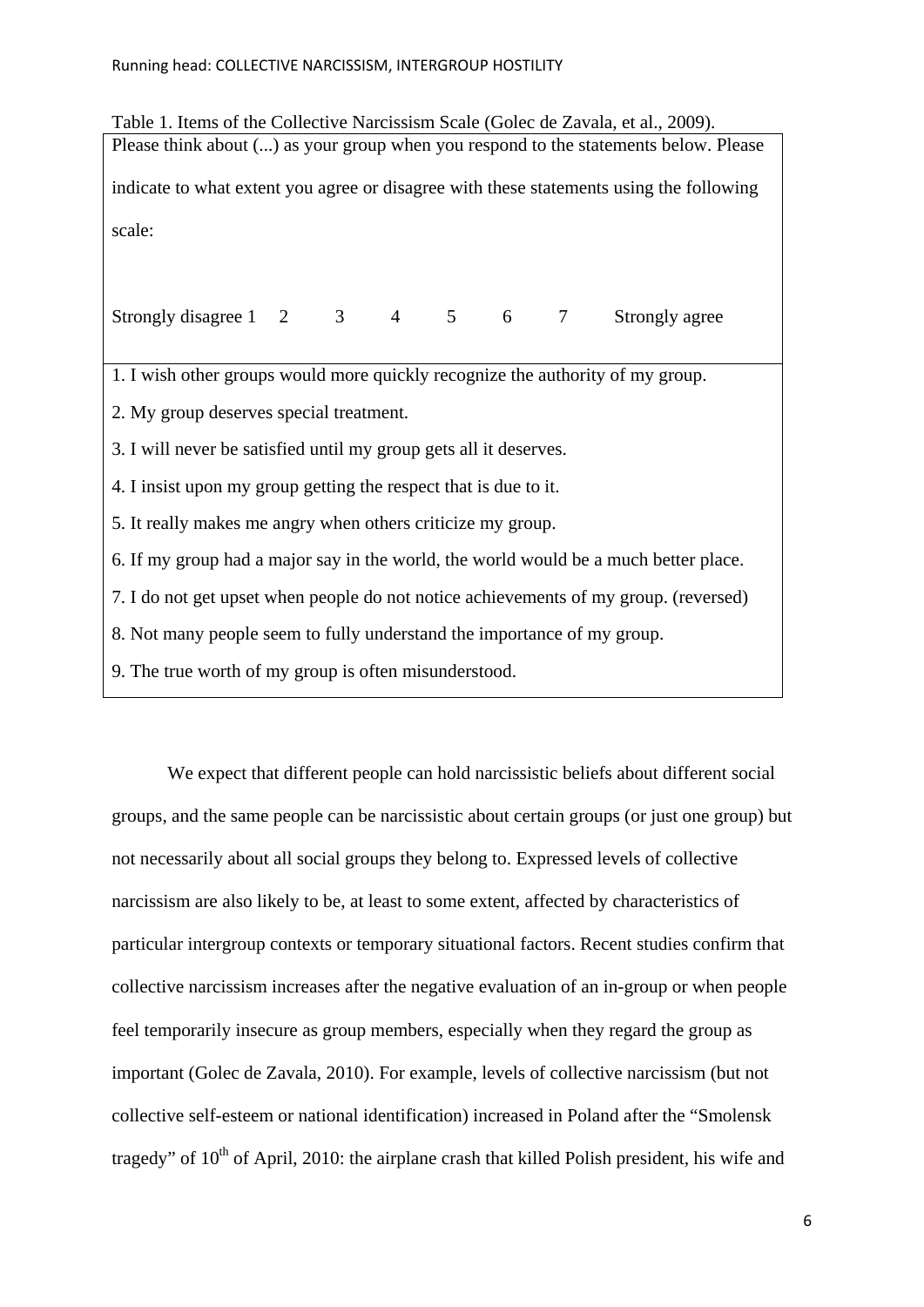over 50 other Polish officials. The "Smolensk tragedy" is regarded the largest national tragedy since World War II and produced strong feelings of collective uncertainty and lack of control (Cichocka, Golec de Zavala & Olechowski, 2011).

#### **Collective narcissism and inter-group hostility**

Collective narcissism reliably predicts intergroup hostility in the context of intergroup threat. It predicts intergroup negativity over and above such other robust predictors as social dominance orientation, right wing authoritarianism, or different forms of 'destructive' positive regard for an in-group such as nationalism, blind patriotism or national in-group glorification. Collective narcissism predicts out-group hostility for different reasons than social dominance orientation and authoritarianism. There is also a qualitative difference between collective narcissism and other forms of exaggerated group esteem (e.g. Golec de Zavala, 2007; Golec de Zavala et al., 2009; Golec de Zavala & Cichocka, 2011a, b; Imhoff, Erb & Wohl, 2010).

#### **Collective narcissism and other predictors of intergroup violence**

Studies show that the relationship between collective narcissism and out-group hostility is mediated by the perception of the actions of the out-group as threatening the ingroup's image (Golec de Zavala, et al., 2009; Golec de Zavala & Cichocka, 2011b). The protection of the in-group's idealized image is, however, only of partial importance for people high in social dominance orientation (e.g. Jost & Thompson, 2000; Pratto, Sidanius, Stallworth, & Malle, 1994; Sidanius & Pratto, 1999) and it is even less vital for authoritarians, preoccupied primarily with safety and order than with the in-group's image (e.g. Duckitt, 2006)<sup>3</sup>.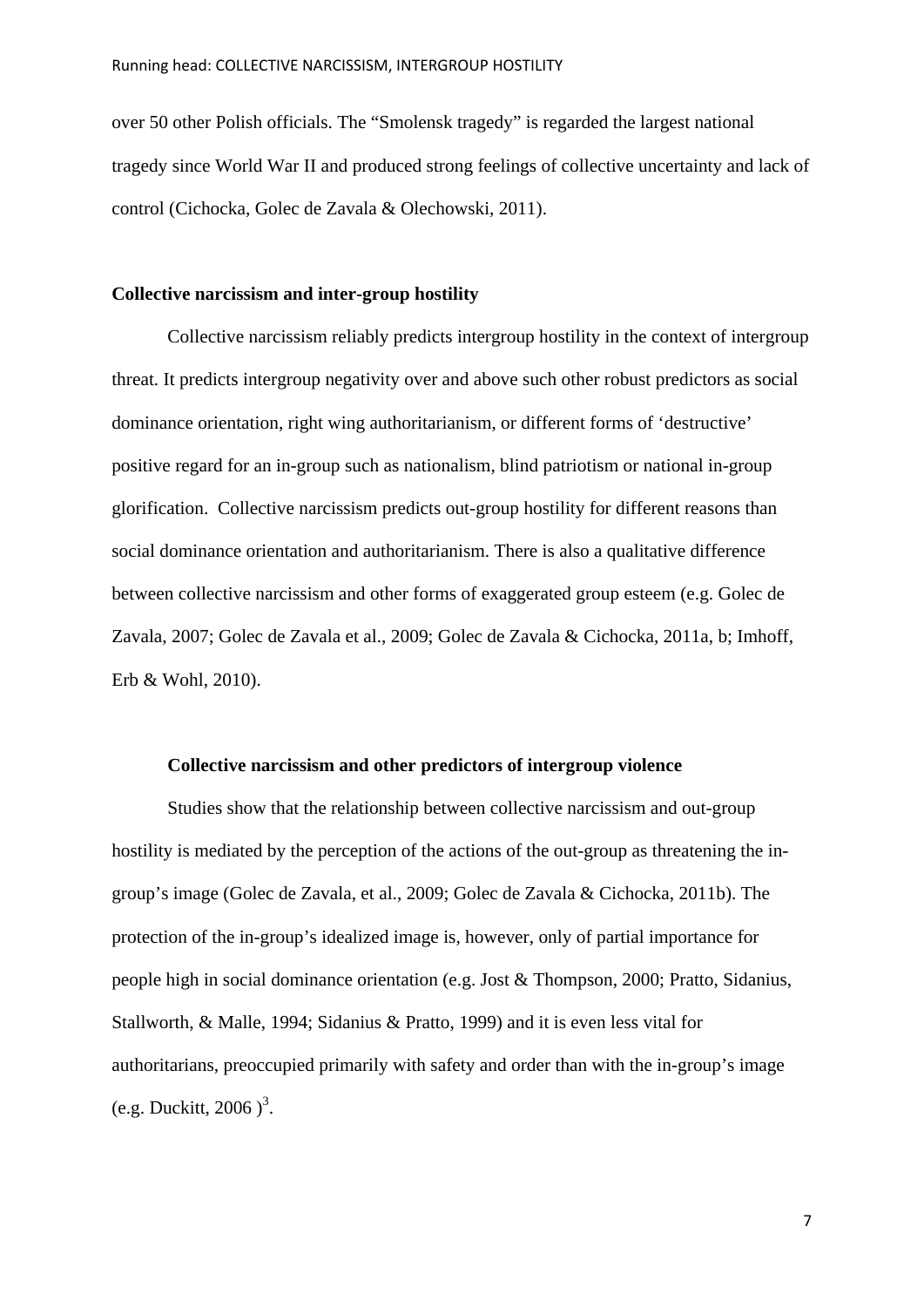For example, in a study conducted in USA in 2005, American collective narcissism predicted support for military aggression against Iraq along with social dominance orientation and authoritarianism. However, only the effects of collective narcissism were mediated by the belief that the greatness of the national in-group was threatened by external aggression (Golec de Zavala et al, 2009; Study 1). Even more clearly, the role of narcissistic concern with the in-group's image was demonstrated in a study conducted in Mexico. The study was conducted shortly after the US began constructing a wall along the American-Mexican border in order to reduce illegal immigration. Collective narcissism (but not social dominance orientation or authoritarianism) predicted the perception of the construction of the wall as an insult to Mexico and Mexicans. This perception mediated the relationship between Mexican collective narcissism and support for destructive actions such as boycotting American firms on the Mexican market or attempts to physically destroy the wall. These actions were not supported by Mexicans high in social dominance orientation who saw the US as an ally helping Mexico to achieve a word-leading position, or authoritarians who perceived the wall as a matter of protection from terrorist threat(Golec de Zavala, et al., 2009; Study 5). This study, in particular, demonstrated that collective narcissists tend to interpret ambiguous actions of an out-group as threatening the in-group's image.

Another study that confirms this tendency was conducted in Poland. It was designed around the publication of a book entitled *"Fear: Anti-Semitism in Poland after Auschwitz. An essay in historical interpretation"* authored by Jan Tomasz Gross, an American historian and sociologist of Polish-Jewish origin. This book reports experiences of Polish Jews returning home after the World War II. It examines the aspects of Polish-Jewish relations in which Poles were perpetrators rather than victims (as maintained in the nationalistic narrative) of intergroup violence. Polish collective narcissists agreed that this book was *"malignant"* and *"insulting to Poles and Poland".* Moreover, this perception of the book mediated the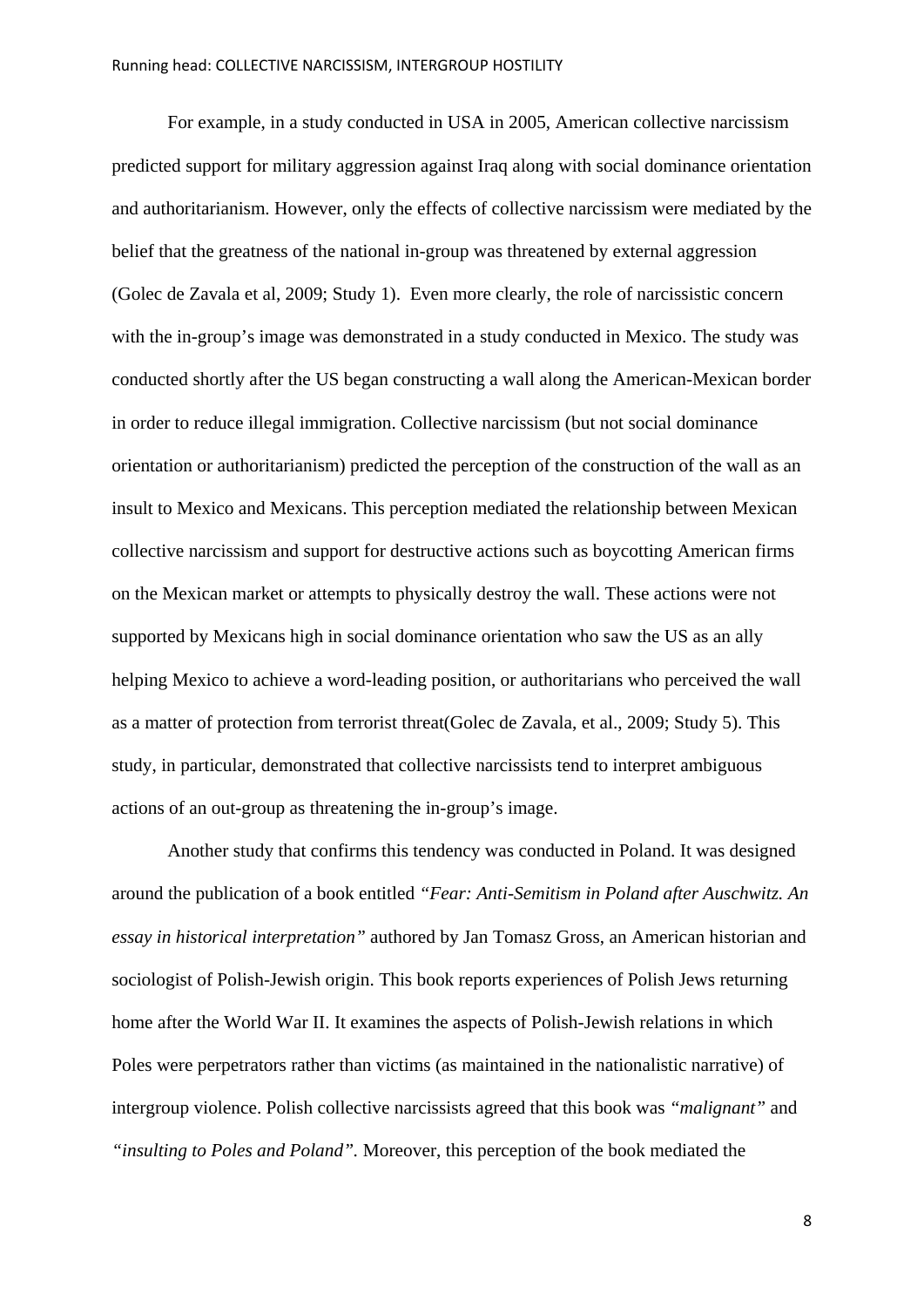relationship between Polish collective narcissism and hostile intentions towards the author of the book and negative emotions towards Jews.

These relationships were independent of the positive association between collective narcissism and enduring anti-Semitic prejudice in Poland. It is pertinent that studies show that the relationship between Polish collective narcissism and anti-Semitism is driven by the stereotypical perception of Jews as threatening Polish identity and national pride and the perception of national group as vulnerable to external threats (Golec de Zavala & Cichocka, 2011b).

Experimental studies confirm that collective narcissists react with retaliatory hostility towards other groups whose actions or opinions undermine the in-group's idealized image. After the role of collective narcissism is accounted for, social dominance orientation, authoritarianism, collective self-esteem, positive in-group identification or individual narcissism do not increase chances of hostile response to the in-group's image threat in any significant way. In addition, narcissistic hostility in response to group image threat is direct, retaliatory and not displaced. It targets only the out-group whose members criticized or otherwise threatened the positive image of the in-group. Importantly, such moderating effects of collective narcissism are found in the context of a national group, but also other, more mundane social groups such as college peers (Golec de Zavala & Cichocka, 2011a).

In one study, undergraduate students were exposed to a negative opinion about their university expressed by students of another university, comparable in status and prestige. Only those students who narcissistically identified with their university used a subsequent opportunity to harm the chances of the other university to win a contest for research funding. Acting as peer reviewers in an alleged inter-university contest, they suggested lower funding only for those contestants who represented the university whose students issued the negative opinion about their university but not for students representing other universities.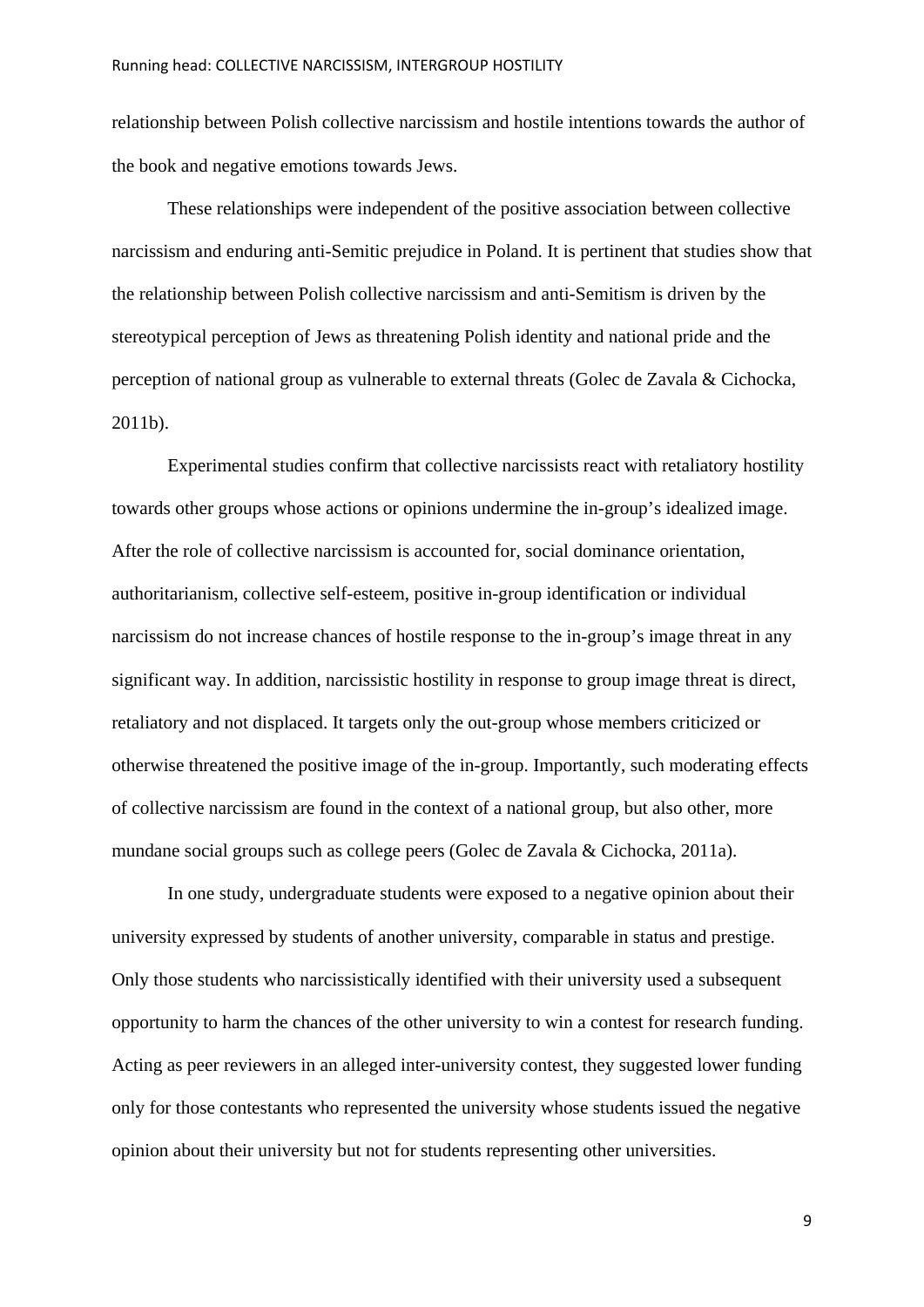Importantly, this study demonstrated also that collective narcissists responded aggressively to the critical opinion about the in-group *because* they saw it as personally threatening (Golec de Zavala & Cichocka, 2011a; Study 3). Conceivably, thus, the collective narcissistic hostility functions to protect the self by restoring the threatened greatness of an in-group. Such interpretation of the psychological function of collective narcissism was proposed by Theodore Adorno in his analysis of the mechanisms of the Nazi regime rise to power (Adorno, 1951).

#### **Collective narcissism and other forms of in-group preferential positivity**

The concept of collective narcissism corresponds to the rich literature that looks at the sources of intergroup hostility in some form of 'in-group love': preferential positivity towards an in-group. Within this literature, the high regard for an in-group is considered detrimental for intergroup relations. However, the results of empirical studies are inconsistent. Reviews and meta-analyses indicate that the average relationship between the strength of in-group identification or in-group positivity and out-group derogation is close to zero (e.g. Hinkle & Brown, 1990; Jackson, Brown, Brown & Marks, 2001; Pehrson et al., 2009; see also Brewer, 1999).

Some authors differentiate between 'destructive' and 'benevolent' forms of national in-group positivity (e.g. Kosterman & Feshbach, 1989; Schatz, Staub & Lavine, 1999). More specifically, they suggest that only certain forms of positive national attachment (e.g. nationalism or blind patriotism) are reliably accompanied by hostility towards other groups, whereas others are not (e.g. constructive patriotism). The inconsistent results of previous studies may be, therefore, explained by the possibility that the different measures of positive in-group identification tap differently onto the overlap between constructive and destructive forms of positive group regard.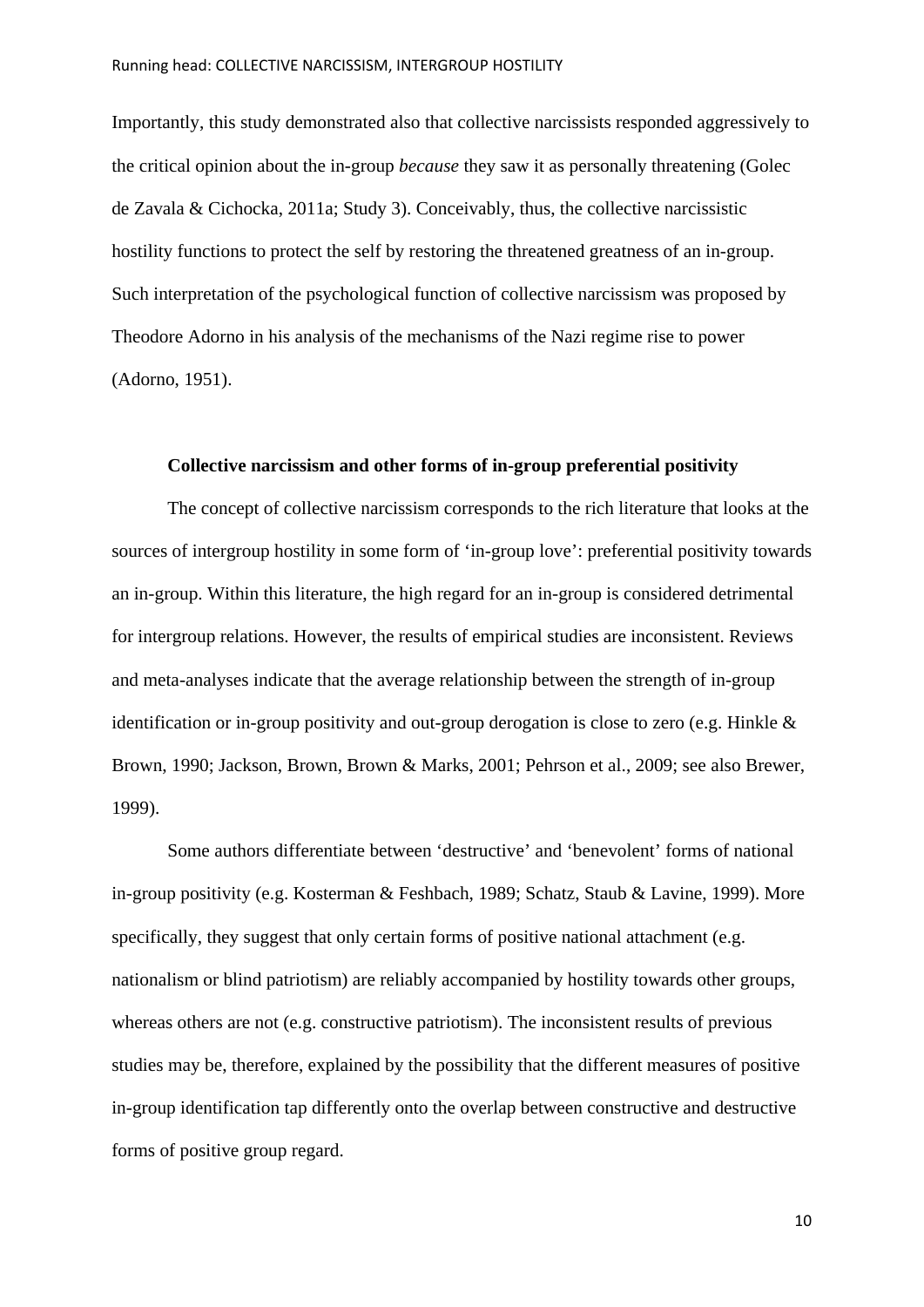To our knowledge, the research on collective narcissism is the first one to demonstrate that the distinction between more and less 'destructive' forms on 'in-group love' can extend and generalize beyond the context of national groups<sup>4</sup>. Studies confirm that people can be narcissistic about different social groups. Apart from national group, collective narcissism was assessed and examined with reference to an ethnic group<sup>5</sup>, college peers, and ideological organizations such as political party or religious group (Golec de Zavala, et al., 2009; Golec de Zavala, Cichocka & Bilewicz, 2011).

More importantly, above and beyond describing yet another 'belligerent' form of ingroup attachment, studies and theorizing on collective narcissism offer an insight into the psychological mechanism underlying the relationship between narcissistic in-group positivity and hostility towards out-groups. In this important regard, the concept of collective narcissism advances our knowledge about the capacity of positive group esteem to inspire intergroup hostility. Collective narcissism is also the only deprived from of 'in-group love' that, somewhat paradoxically, expands our understanding of predictors of intergroup tolerance and openness. It reveals the neglected possibility that genuine positive regard for one's in-group may create foundations for development of *positive* attitudes towards outgroups.

#### **Differentiation of narcissistic 'in-group love' and attitudes towards out-groups**

The concept of collective narcissism allows us to describe a form of 'in-group love' that is reliably related to retaliatory intergroup hostility and generalizes beyond the context of a national in-group. Studies indicate that when the narcissistic aspect of in-group positivity is accounted for, the potential of positive regard for an in-group to inspire positive attitudes towards out-groups emerges. In other words, narcissistic aspect of in-group positivity suppresses the relationship between non-narcissistic positive regard for an in-group and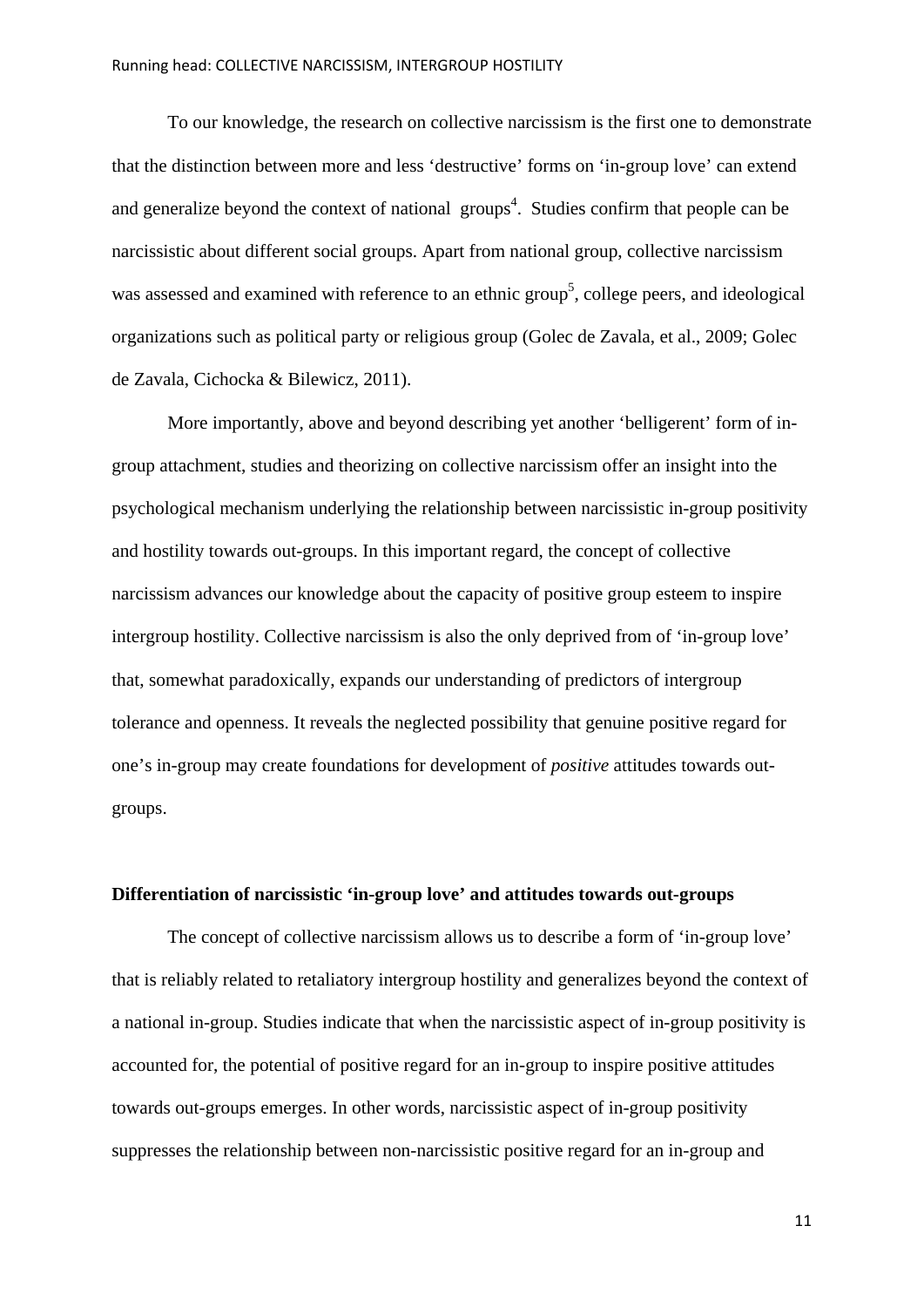#### Running head: COLLECTIVE NARCISSISM, INTERGROUP HOSTILITY

tolerance and openness towards out-groups. Noteworthy, this effect concerns attitudes towards realistic out-groups with whom the in-group shares a common history hardly ever entirely smooth and peaceful<sup>6</sup>. The same suppression effect was demonstrated for positive ingroup regard conceptualized as collective self esteem, in-group identification, positive ingroup affect, high centrality of the in-group to the self and strong ties with the in-group, or constructive patriotism. It was found in different cultural contexts, among students as well as in a representative sample of adults, in the context of national group identification and positive attachment to one's university. The results indicate that positive in-group regard may promote positive intergroup relations in and of itself but that it is often conflated with narcissistic, exaggerated forms of group esteem that inspire negative attitudes towards outgroups (Golec de Zavala et al., 2011).

More specifically, our studies have demonstrated that when the overlap between narcissistic and non-narcissistic group positivity is taken into account and statistically controlled, narcissistic and non-narcissistic in-group positivity have independent and *opposed* relationships with out-group derogation (Golec de Zavala et al., 2011). Partialling out the relationship collective narcissism has with different forms of in-group positivity significantly strengthens the relationship between collective narcissism and negative attitudes towards the out-groups. Collective narcissism without the aspects of genuine, positive in-group regard is especially strongly related to derogation of the out-groups.

On the other hand, when its overlap with collective narcissism was not controlled for, the genuine positive in-group regard showed no consistent relation with negative attitudes towards the same out-groups, corroborating the results of previous reviews and metaanalyses. However, when the common variance between narcissistic and non-narcissistic ingroup positivity was controlled, the association of genuine 'in-group love' and out-group negativity became significant and *negative*. Thus, there is something about non-narcissistic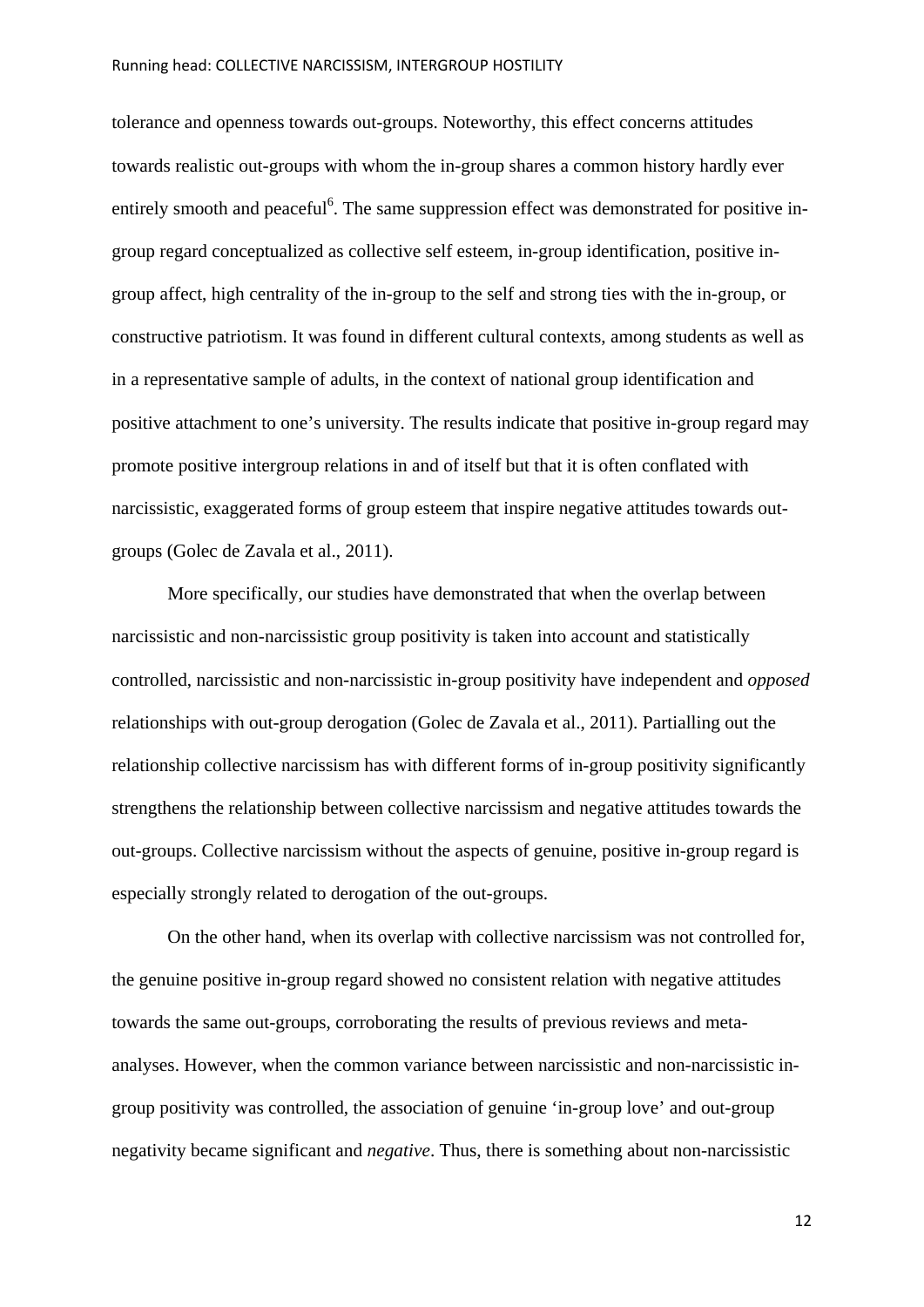in-group positivity that mitigates the relationship between collective narcissism and outgroup negativity. On the other hand, narcissistic aspect of in-group positivity significantly suppresses its potential to inspire out-group positivity and tolerance.

Importantly, the positive relationship between genuine 'in-group love' and tolerant and positive attitudes towards out-groups was found *only* when narcissistic and nonnarcissistic group regard were conceptually and empirically differentiated. The existing differentiations between more and less belligerent forms of positive national feelings do not systematically uncover the potential of constructive national feelings to predict positive attitudes towards national minorities and national out-groups (e.g. Kosterman & Feshbach, 1989; Schatz et al., 1999). In our studies, controlling the overlap between blind and constructive patriotism was not sufficient to reveal the significant negative relationship between constructive patriotism and out-group negativity. Only after the overlap between collective narcissism and constructive patriotism was also partialled out, did a negative and significant relationship between constructive patriotism and out-group negativity emerge (Golec de Zavala, et al., 2011). Thus, the concept of collective narcissism seems to cover a particularly important aspect of the belligerent form of group attachment in comparison to the glorifying national in-group blind patriotism or high national identification.

# **Collective narcissism as fragile 'in-group love'**

Reasons for narcissistic intergroup hostility lie in the very nature of narcissistic beliefs about the in-group. Studies of individual narcissism suggest that narcissistic self-esteem is an insecure assertion of privileged status of the self that requires constant external admiration and recognition (e.g. Locke, 2009). Narcissists are motivated to seek external validation of their inflated self-image because their high self-esteem is accompanied by suppressed feelings of shame and low self-regard. The inflated narcissistic ego is, in fact, constantly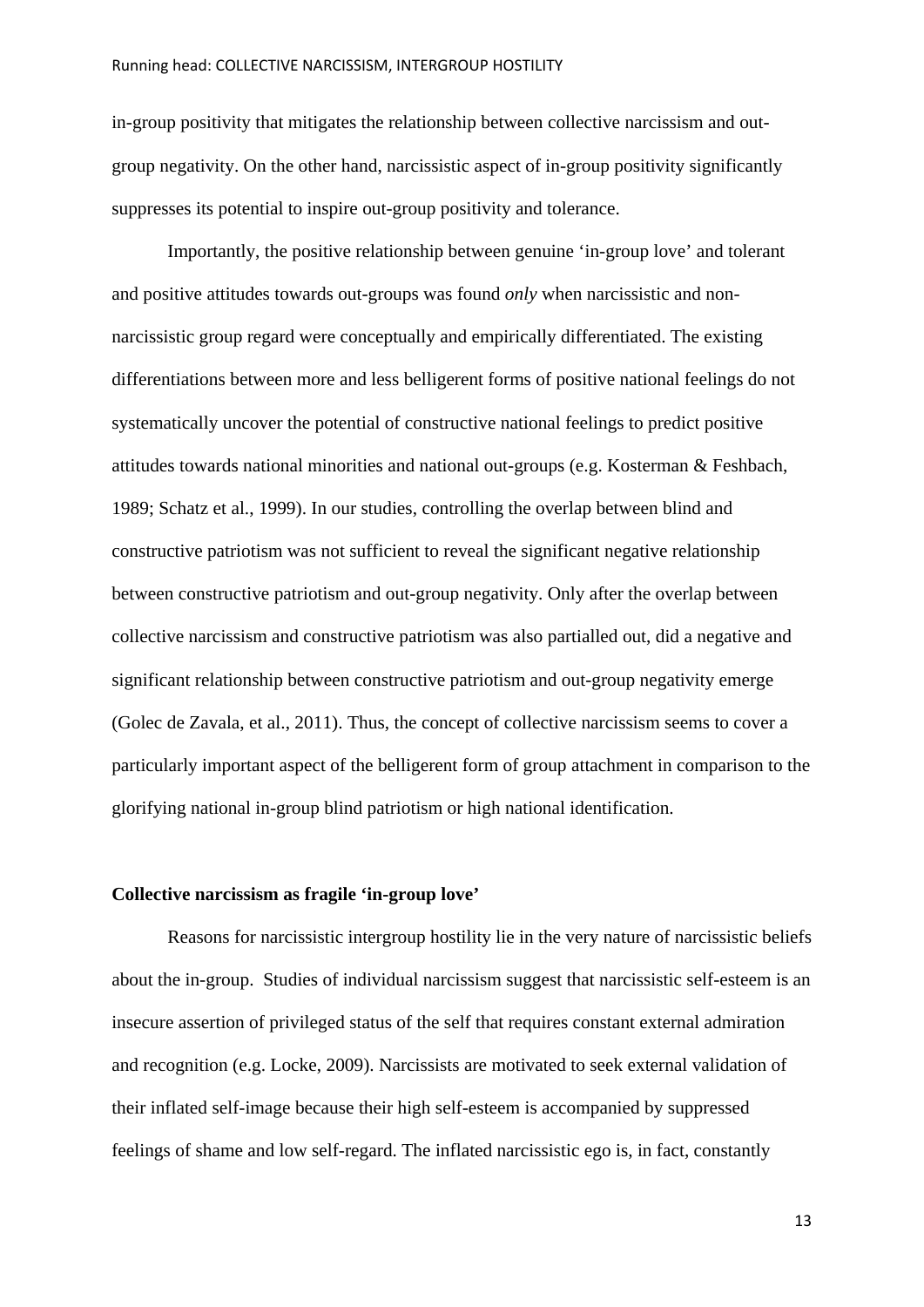threatened by more or less acknowledged self-doubts (e.g. Jordan, Spencer, & Zanna, 2005) and narcissistic exaggerated self-esteem is unstable (e.g. Kernis, Grannemann, & Barclay, 1989; for review and discussion of existing controversies, see Bosson et al., 2008). Empirical findings confirm that also at the group level, collective narcissism is not simply just a more positive evaluation of the in-group.

Our studies indicate that collective narcissism is predicted by high regard for an ingroup and a belief that others do not appreciate the in-group sufficiently. Collective narcissism is predicted by the interaction of high private collective self-esteem (a high opinion about one's in-group) and low public collective self-esteem (a belief that others do not hold the in-group in high regard) and an interaction of a belief in in-group's superiority and a belief that the in-group is unfairly treated and unappreciated by others (Golec de Zavala, 2007; Golec de Zavala, et al., 2009). In addition, collective narcissism is highest among people who explicitly assert high regard for their in-group but do not prefer their group over other groups on the level of automatic evaluative associations (assessed by a means of the Implicit Associations Test). In other words, collective narcissism is predicted by high explicit and low implicit regard for the in-group (Golec de Zaval et al, 2009, Study 4). Thus, the narcissistic, exaggerated in-group's image seems to be inherently fragile, shadowed by internal doubts and vulnerable to threat. Therefore, collective narcissists rarely view the in-group's acknowledgement by others as satisfactory. They quickly develop "tolerance" to known sources of support for exaggerated in-group's image and are constantly vigilant for new signs of anything undermining the group.

The above account is in line with, but also goes beyond previous findings indicating that intergroup hostility is predicted by high personal self-esteem in its fragile, threatened or unstable form (e.g. Fein & Spencer, 1997; Kernis, Grannemann & Barclay, 1989; Jordan, Spencer & Zanna, 2005). These findings can be explained by the overlap between collective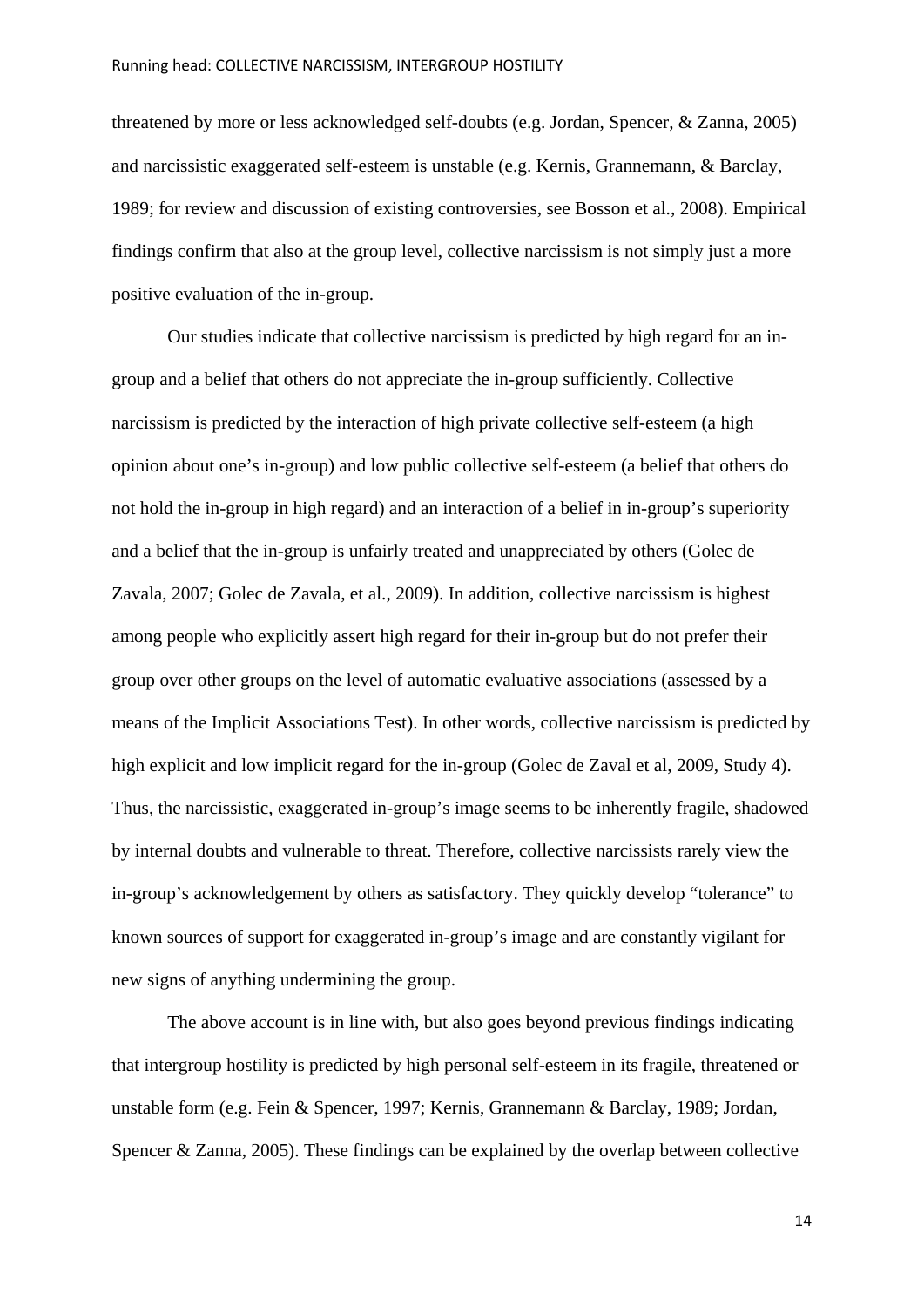narcissism and fragile and narcissistic, personal self-esteem (Golec de Zavala, et al., 2009). However, collective narcissism, rather than personal self-esteem, is a more accurate predictor of attitudes and behaviors at the intergroup level. The concept of collective narcissism also helps explain why the research on the role of collective self-esteem in intergroup relations has brought mixed findings, variably indicating positive, negative, or non-significant relationships between collective self-esteem and out-group negativity (Luhtanen & Crocker, 1991; Hunter et al., 2004; Hunter et al., 2005; Long & Spears, 1998; Long, Spears & Manstead, 1994; for a review, see Rubin & Hewstone, 1998). The differentiation between fragile and stable collective self-esteem seems important for better understanding of the effects of positive group regard on out-group negativity (see Branscombe &Wann, 1994; Jackson & Smith, 1999; Rhodewalt & Petersen, 2009).

The consequences of the differentiation between collective self-esteem and collective narcissism should be analyzed similarly to the ramifications of the distinction between genuine and narcissistic personal self-esteem. Narcissism and genuine self-esteem overlap in their generally positive opinion about the self. However, they function as mutual suppressors reducing the association each has with interpersonal aggressiveness and antisocial behaviour. When their common variance is accounted for, they independently and reversely contribute to self-reported interpersonal anger and aggressiveness and anti-social behaviour among adults (Locke, 2009; Paulhus, Robins, Trzesniewski & Tracy, 2004), as well as a self-reported tendency to externalize problems through aggressiveness and delinquent behaviour among adolescents (Barry, Grafeman, Adler & Pickard, 2007; Donellan, Trzesniewski, Robins, Moffitt  $& Caspi, 2005)$ . Narcissism is positively, while non-narcissistic self-esteem is negatively, related to interpersonal hostility and delinquency.

# **Concluding remarks**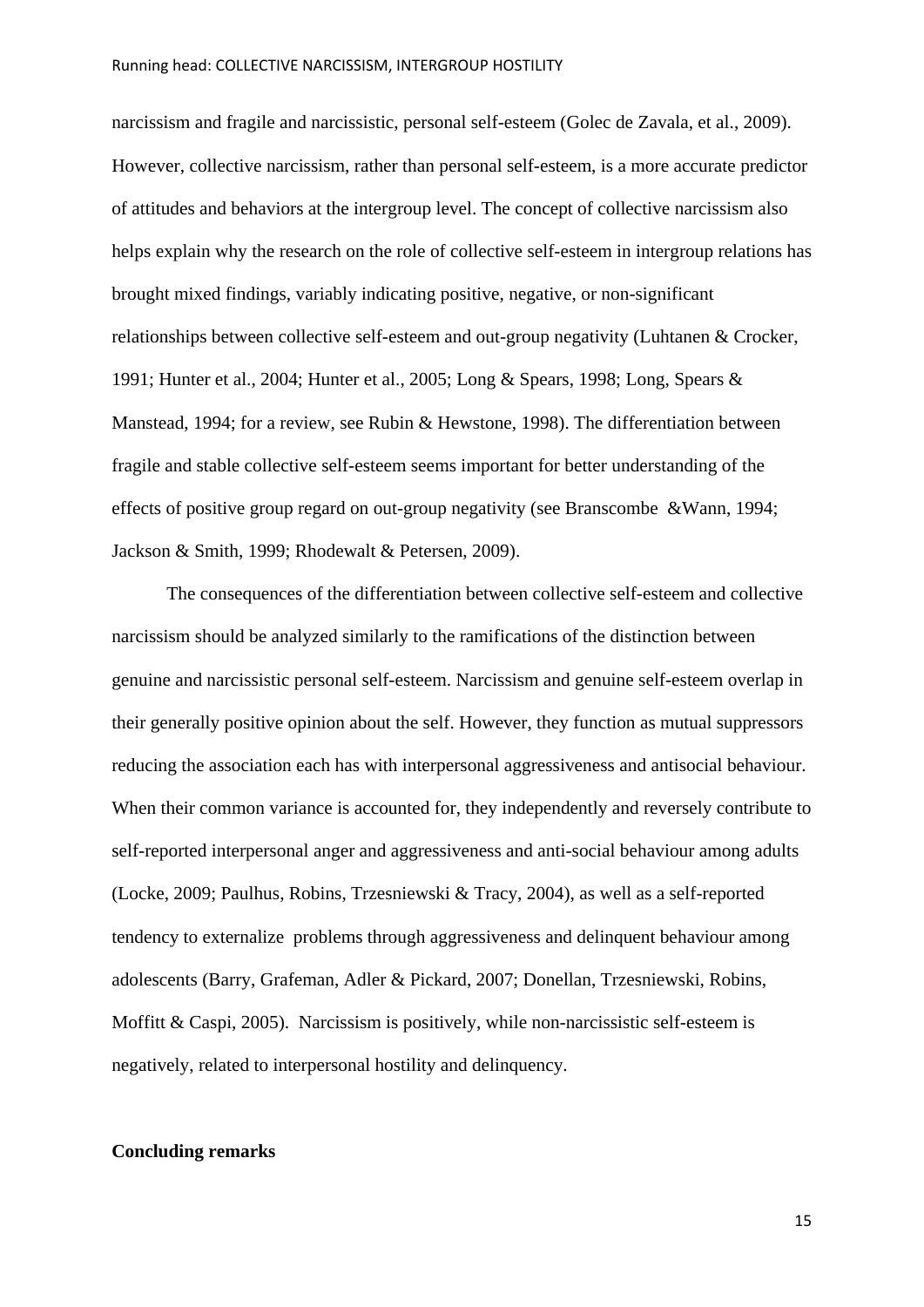It has been the intuition of romantic poets, writers and philosophers that mature love of one's nation should inspire appreciation for other nations. This proposition has been neglected by empirical studies in psychology of intergroup relations. We propose that by conceptually and empirically differentiating between narcissistic and genuine in-group favoritism we can advance our understanding of the complex nature of the relationship between in-group positivity and out-group attitudes. Our research suggests that genuine 'ingroup love' is often conflated with narcissistic need for admiration and recognition of the ingroup that is related to *negative* out-group attitudes. Existing conceptualizations and operationalizations oftentimes capture both narcissistic and non-narcissistic components of in-group positivity. The existing conceptualizations and measurements of exaggerated or dangerous group attachments provide valuable direction and insights but do not tap precisely the nature of the psychological mechanism driving this relationship. Only when narcissistic aspect of in-group love is theoretically and empirically distinguished we can begin to understand how in-group positivity can inspire out-group tolerance.

The practical question to be considered is how we can untangle narcissistic and genuine positive group regard in real life-settings. One approach would be to define situations that increase chances of narcissistic in-group identification and identify conditions in which it can become normative. Our studies indicate that collective narcissism serves a defensive function compensating for loss of cognitive control over in-group's fate and feeling of insecurity as the in-group member. Further studies examining the social conditions in which narcissistic beliefs about an in-group become socially acceptable and 'contagious' *versus* conditions in which narcissistic identification with an in-group is discouraged and marginalized, will be a valuable extension of our understanding of conditions leading to intergroup violence *versus* intergroup harmony.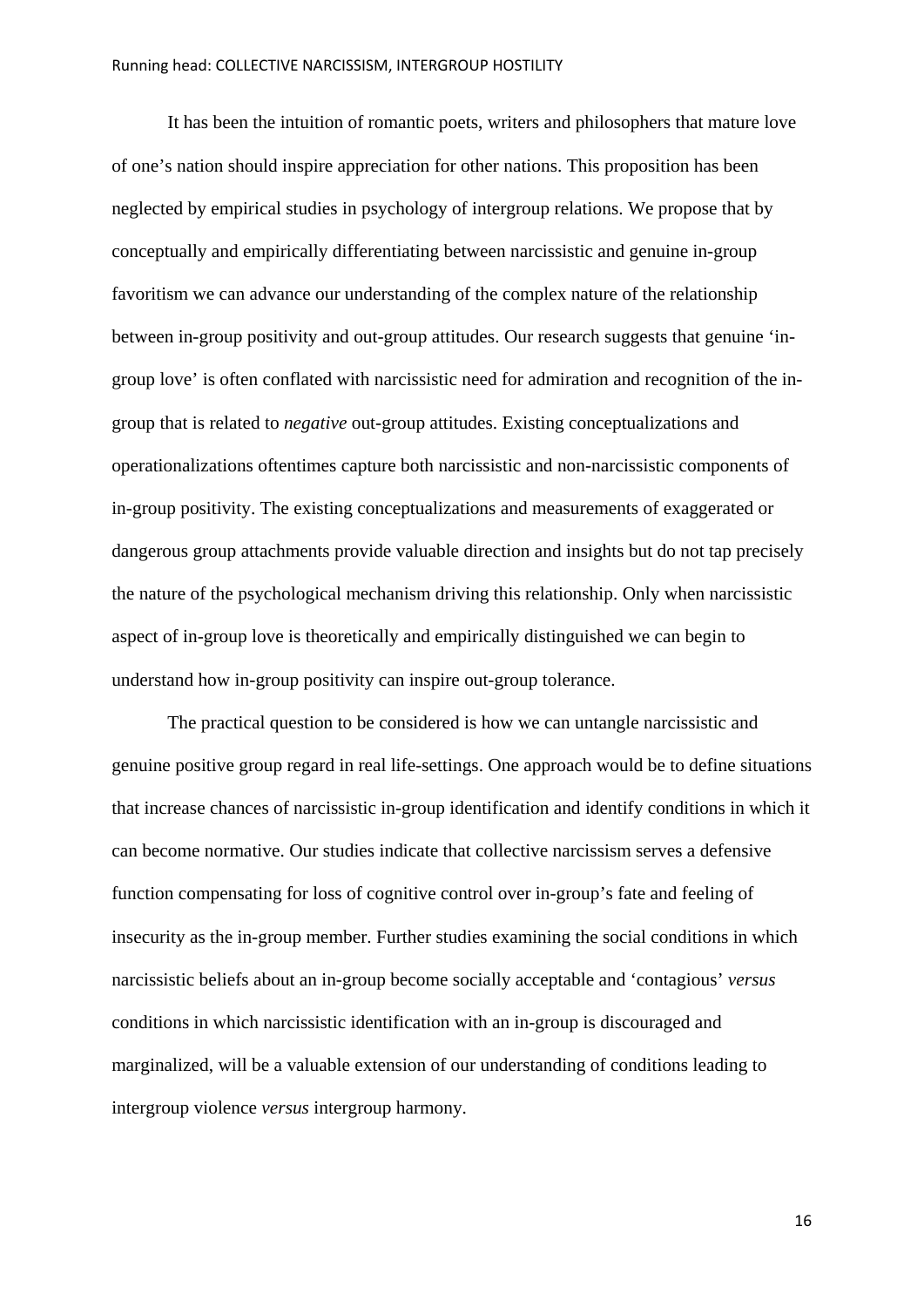#### **References**

Adorno, T. (1951). Freudian theory and the pattern of fascist propaganda. In M.

Bernstein (Ed.), Culture Industry (pp. 132-158). New York: Routledge.

Barry, C. T., Grafeman, S. J., Adler, K. K., & Pickard, J. D. (2007). The relations among narcissism, self-esteem, and delinquency in a sample of at-risk adolescents. *Journal of Adolescence, 30,* 933-942.

Baumeister, R. F. (2002). The Holocaust and the Four Roots of Evil. In L. S. Newman & R. Erber (Eds.), *Understanding genocide: The social psychology of the Holocaust*. Oxford: Oxford University Press.

Baumeister, R. F., Bushman, B. J., & Campbell, W. K. (2000). Self-esteem, narcissism, and aggression: Does violence *result* from low self-esteem or from threatened egotism? *Current Directions in Psychological Science, 9*, 26-29.

Baumeister, R. F., Smart, L., & Boden, J.M. (1996).Relation of Threatened Egotism to Violence and Aggression: The Dark Side of High Self-Esteem. *Psychological Review, 103(1)*, 5-33.

Baumeister, R. F. , & Vohs, K. D. (2001). Narcissism as addiction to esteem. *Psychological Inquiry, 12,* 206-209.

Baumeister, R. F., Campbell, J. D., Kreuger, J. I. & Vohs, K.D. (2003). Does high self-esteem cause better performance, interpersonal success, happiness, or healthier lifestyle? *Psychological Science in the Public Interest, 4*, 1-44.

Bizman, A., Yinon, Y., & Krotman, S. (2001). Group-based emotional distress: An extension of self-discrepancy theory. *Personality and Social Psychology Bulletin, 27*, 1291– 1300.

Bizumic, B., & Duckitt, J. (2008). "My group is not worthy of me": Narcissism and ethnocentrism. *Political Psychology, 29*, 437-453.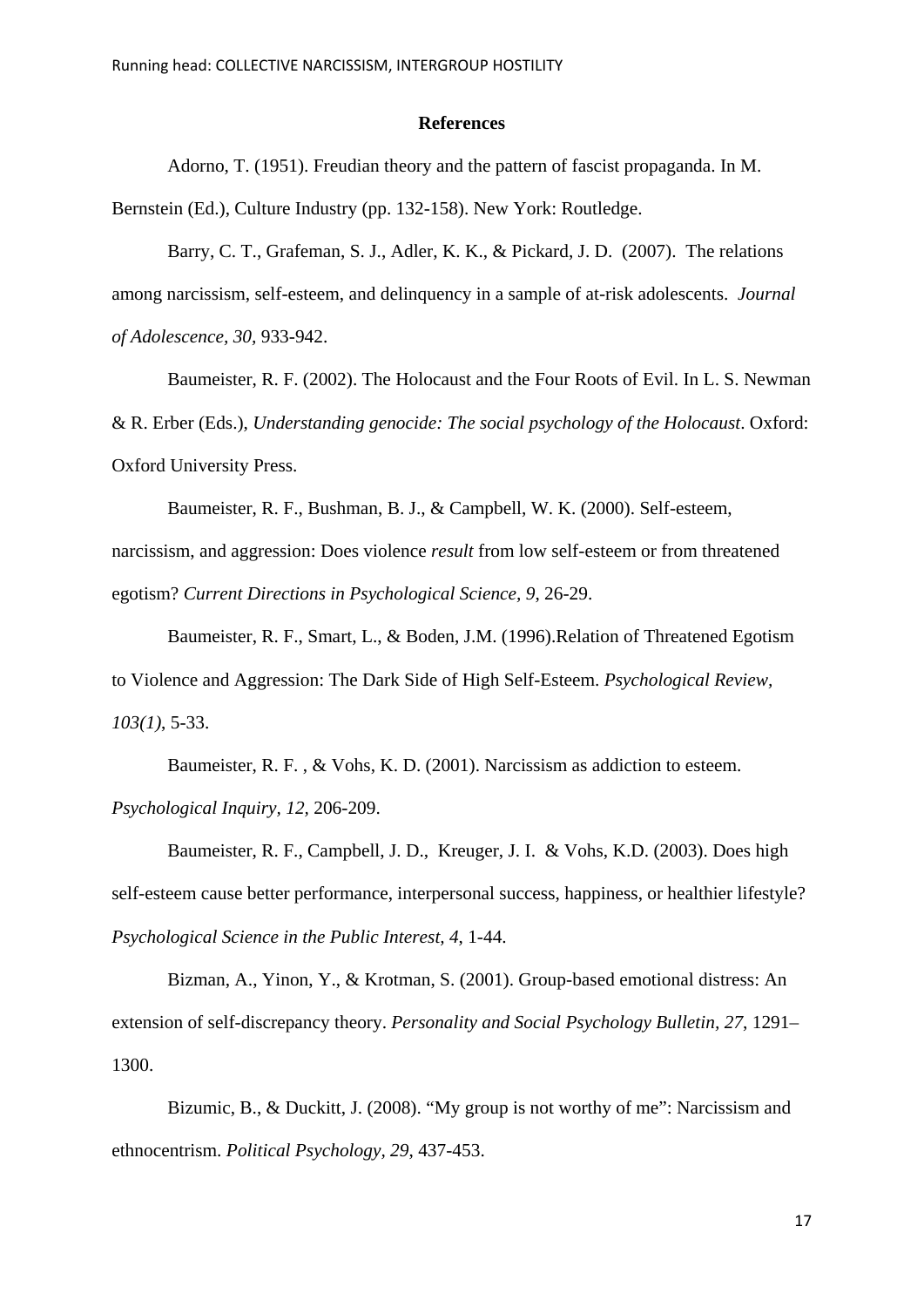Bizumic, B., Duckitt, J., Popadic, D., Dru, V., & Krauss, S. (2008). A cross-cultural investigation into a reconceptualization of ethnocentrism. *European Journal of Social Psychology, 39*, 871-899.

Bosson, J. K., Lakey, C. E., Campbell, W. K., Zeigler-Hill, V., Jordan,C. H., &

Kernis, M. H. (2008). Untangling the links between narcissism and self-esteem: A theoretical and empirical review. *Social and Personality Psychology Compass, 2,* 1415–1439.

Branscombe, N. R., &Wann, D. L. (1994). Collective self-esteem consequences of outgroup derogation when a valued social identity is on trial. *European Journal of Social Psychology*, *6*, 641-657.

Brewer, M.B. (1999).The psychology of prejudice: Ingroup love or outgroup hate? *Journal of Social Issues, 55,* 429-444.

Brown, R. (2000) Social Identity Theory: past achievements, current problems and future challenges. *European Journal of Social Psychology, 30,* 745-778.

Brown, R. (2004). Vengeance is mine: Narcissism, vengeance, and the tendency to forgive. *Journal of Research in Personality, 38,* 576–584.

Bushman, B. J., & Baumeister, R. (1998). Threatened egotism, narcissism, selfesteem, and direct and displaced aggression: Does self-love or self-hate lead to violence? *Journal of Personality and Social Psychology, 75*, 219-229.

Byron, G. (1822). *Two Foscari. An historical tragedy.* Paris: Galignani.

Campbell, W. K., Miller, J. D. & Buffardi, L. E. (2010). The United States and the

"Culture of Narcissism": An examination of perceptions of national character. Social

*Psychological and Personality Science, 1*, 222-229.

Cichocka, A., Golec de Zavala, A. & Olechowski, M. (2011, January). *Defensive and genuine group identification in the face of collective trauma.* Poster accepted for the 12<sup>th</sup> Annual Meeting of the Society for Personality and Social Psychology, San Antonio, Texas.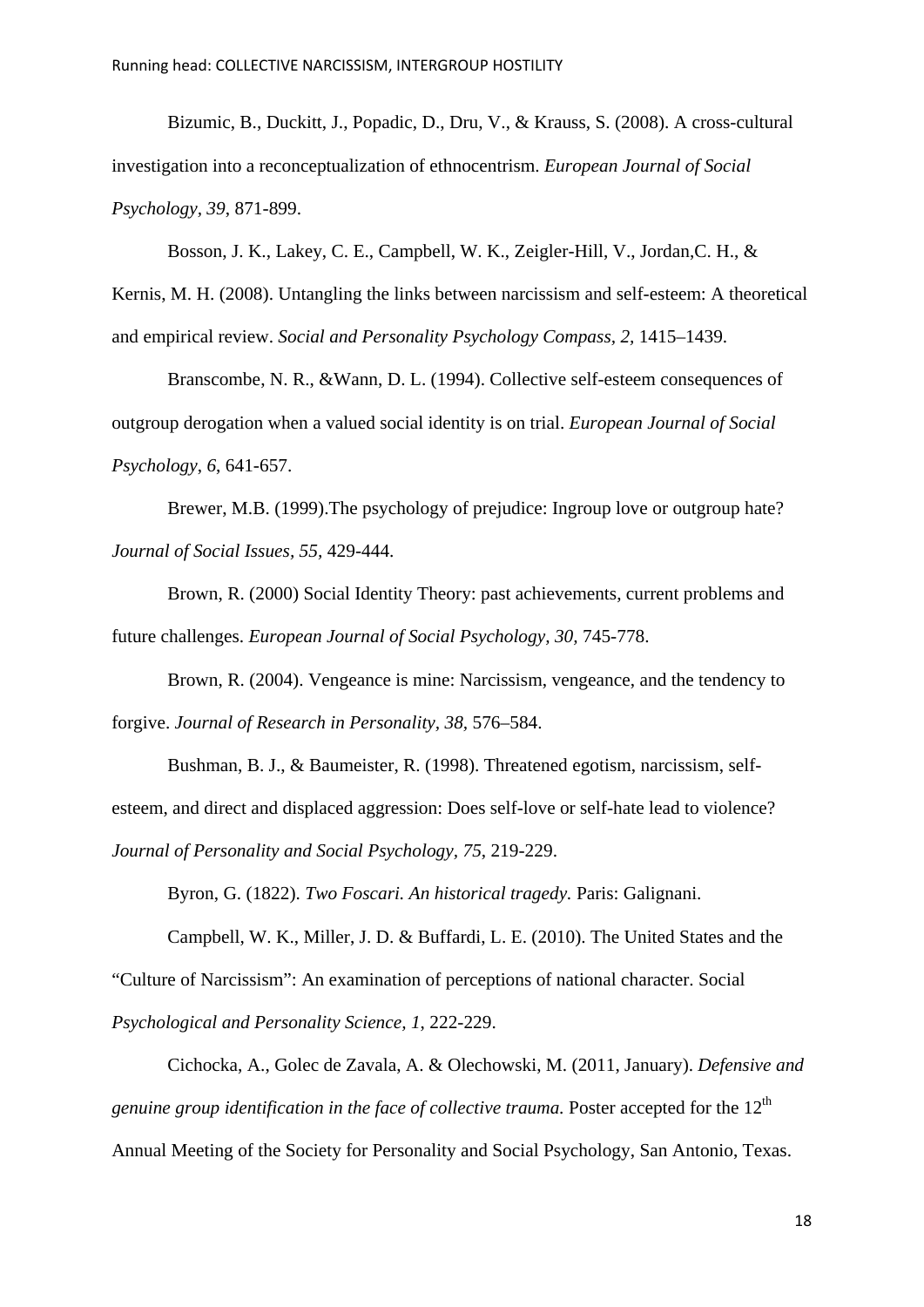Crocker, J., & Park, L. E. (2004). The costly pursuit of self-esteem. *Psychological Bulletin, 130*, 392-414.

Crocker, J., & Luhtanen, R. (1990). Collective self-esteem and in-group bias. *Journal of Personality and Social Psychology, 58,* 60-67.

de Figueiredo, R. J. P., & Elkins, Z. (2003). Are patriots bigots? An inquiry into the vices of ingroup pride. *American Journal of Political Science, 47,* 171–188.

Donnellan, M. B., Trzesniewski, K. H., Robins, R. W., Moffitt, T.E., & Caspi, A. (2005). Low self-esteem is related to aggression, antisocial behavior, and delinquency. *Psychological Science, 16,* 328 - 335.

Duckitt, J. (2006). Differential effects of Right Wing Authoritarianism and Social Dominance Orientation on outgroup attitudes and their mediation by threat from competitiveness to outgroups. *Personality and Social Psychology Bulletin*, *32*, 684-696.

Emmons, R. A. (1987). Narcissism: Theory and measurement. *Journal of Personality and Social Psychology, 52*, 11–17.

Exline, J. J., Baumeister, R. F., Bushman, B. J., Campbell, W. K., & Finkel, E. J.

(2004). Too proud to let go: Narcissistic entitlement as a barrier to forgiveness. *Journal of Personality and Social Psychology, 87*, 894– 912.

Fein, S., & Spencer, S. J. (1997). Prejudice as self-image maintenance: Affirming the self through derogating others. *Journal of Personality and Social Psychology, 73,* 31–44.

Golec de Zavala, A. (2007). *Collective narcissism and its social consequences*. Paper presented at Annual Meeting of International Society of Political Psychology, Portland, USA.

Golec de Zavala, A., Cichocka, A. K., Eidelson, R., & Jayawickreme, N. (2009). Collective narcissism as and its social consequences. *Journal of Personality and Social Psychology, 97,* 1074-1096.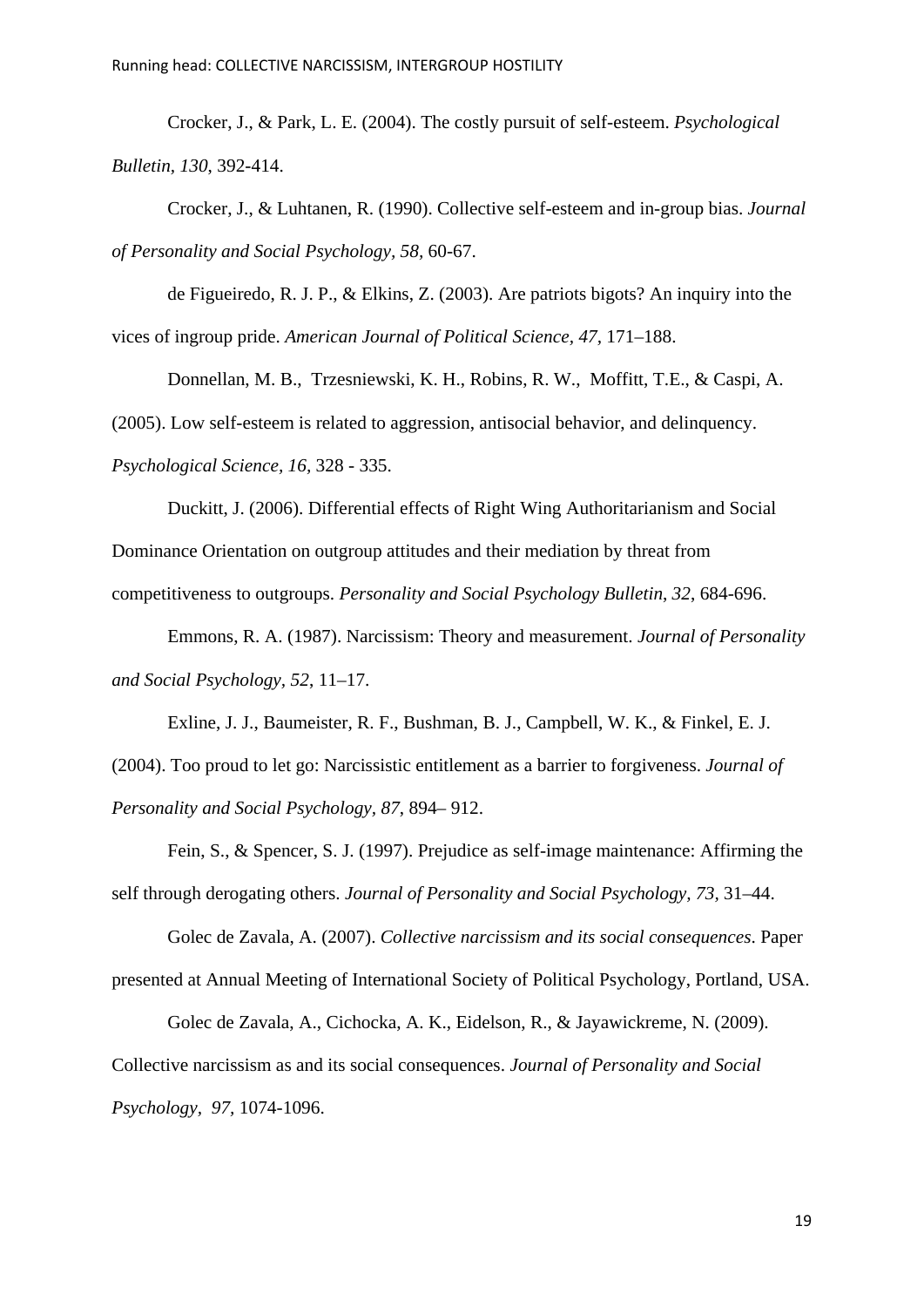Golec de Zavala, A., & Cichocka, A. (2011a). *Collective narcissism moderates the effect of threat to in-group's image on intergroup hostility.* Manuscript submitted for publication.

Golec de Zavala, A., & Cichocka, A. (2011b). *Collective narcissism and Anti-Semitism in Poland.* Manuscript submitted for publication.

Golec de Zavala, A., Cichocka, A., & Bilewicz, M. (2011). *The Paradox of In-group Love: Narcissistic and Genuine In-group Positivity and Out-group Attitudes.* Manuscript submitted for publication.

Golec de Zavala, A. (2010). *Situations that increase narcissistic in-group love*. Research repost prepared for the completion of the British Academy Small Research Grant (SG090532).

Gramzow, R. H., & Gaertner, L. (2005). Self esteem and favoritism toward novel ingroups: The self as an evaluative base. *Journal of Personality and Social Psychology, 88,*  801-815.

Hinkle, S., & Brown, R. (1990). Intergroup comparisons and social identity: some links and lacunae. In D. Abrams & M. Hogg (Eds.) *Social Identity Theory. Constructive and critical advances.* Hemel Hempstead: Harvester Wheatsheaf.

Hornsey, M.J. (2003). Linking superiority bias in the interpersonal and intergroup domains. *Journal of Social Psychology, 143,* 479-491.

Hunter, J., Cox, S., O'Brien, K., Springer, M., Boyes, M., Banks, M., et al. (2005). Threats to group value, domain-specific self-esteem and intergroup discrimination amongst minimal and national groups. *British Journal of Social Psychology, 44,* 329–353.

Hunter, J., Kypri, K., Boyes, M., Stokell, N. M., O'Brien, K. S., & K. McMenamin. (2004). Social identity, self-evaluation and ingroup bias: The relative importance of particular domains of self-esteem to the ingroup. *British Journal of Social Psychology, 43,* 59-81.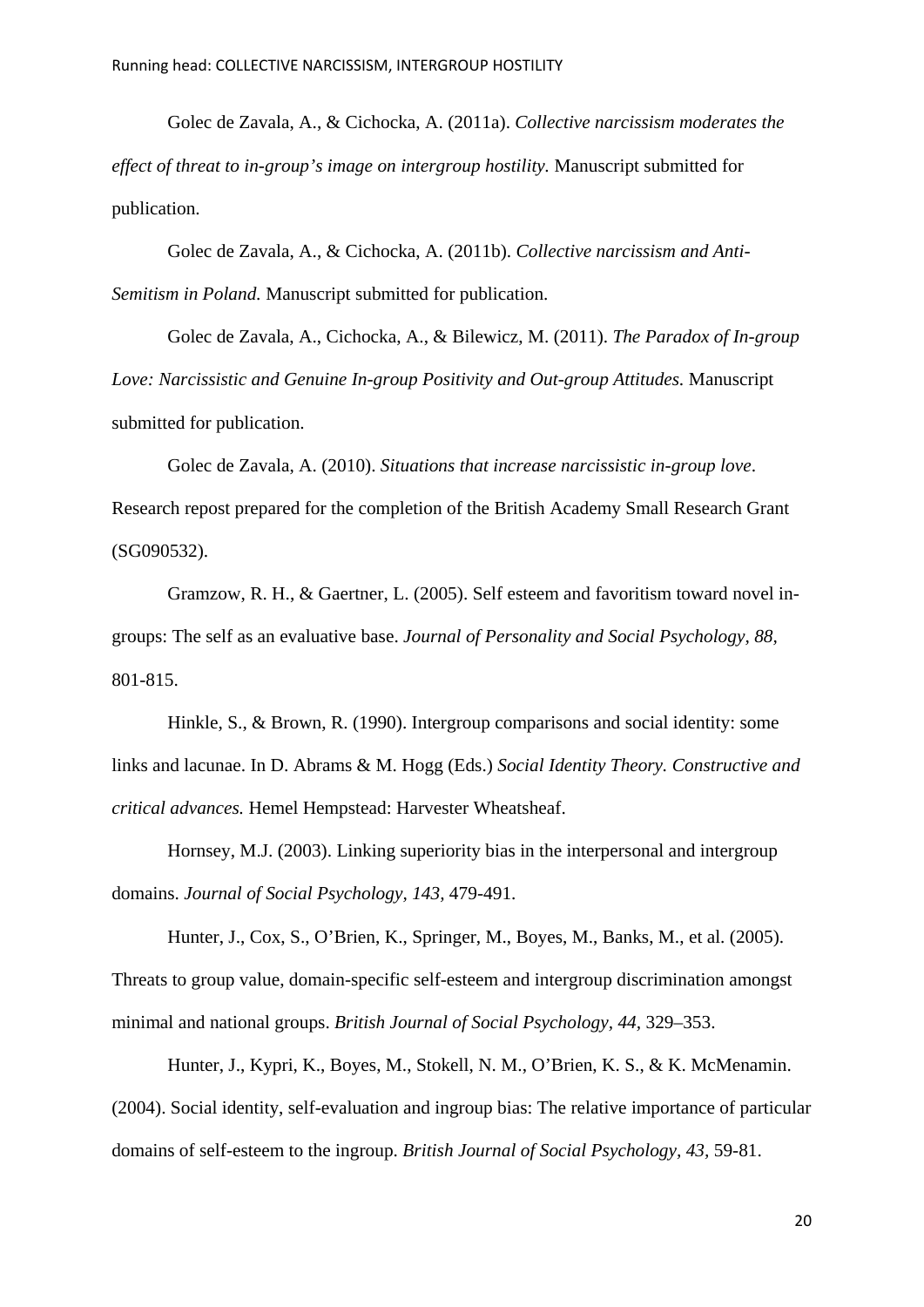Imhoff, R., Erb, H-P., & Wohl, M. (2010). *Just a matter of history? The impact of ongoing consequences of the past on collective guilt*. Manuscript in preparation.

Jackson, J. S., Brown, K. T., Brown, T. N., & Marks, B. (2001). Contemporary immigration policy orientations among dominant-group members in Western Europe. *Journal of Social Issues, 57,* 431–456.

Jackson, J.W. & Smith, E. R. (1999). Conceptualizing social identity: A new framework and evidence for the impact of different dimensions. *Personality and Social Psychology Bulletin, 25*, 120-135.

Jordan, C. H., Spencer, S. J., & Zanna, M. P. (2005). Types of high self-esteem and prejudice: How implicit self-esteem relates to ethnic discrimination among high explicit selfesteem individuals. *Personality and Social Psychology Bulletin, 31,* 693–702.

Jost, J. T., & Thompson, E. P. (2000). Group-based dominance and opposition to equality as independent predictors of self-esteem, ethnocentrism, and social policy attitudes among African Americans and European Americans. *Journal of Experimental Social Psychology, 36*, 209–232.

Kernis, M. H., Grannemann, B. D., & Barclay, L. C. (1989). Stability and level of self-esteem as predictors of anger arousal and hostility. *Journal of Personality and Social Psychology, 56,* 1013–1022.

Kosterman, R., & Feshbach, S. (1989). Toward a measure of patriotic and nationalistic attitudes. *Political Psychology, 10,* 257–274.

Locke, K.D. (2009). Aggression, narcissism, self-esteem, and the attribution of desirable and humanizing traits to self versus others. *Journal of Research in Personality, 43*, 99–102.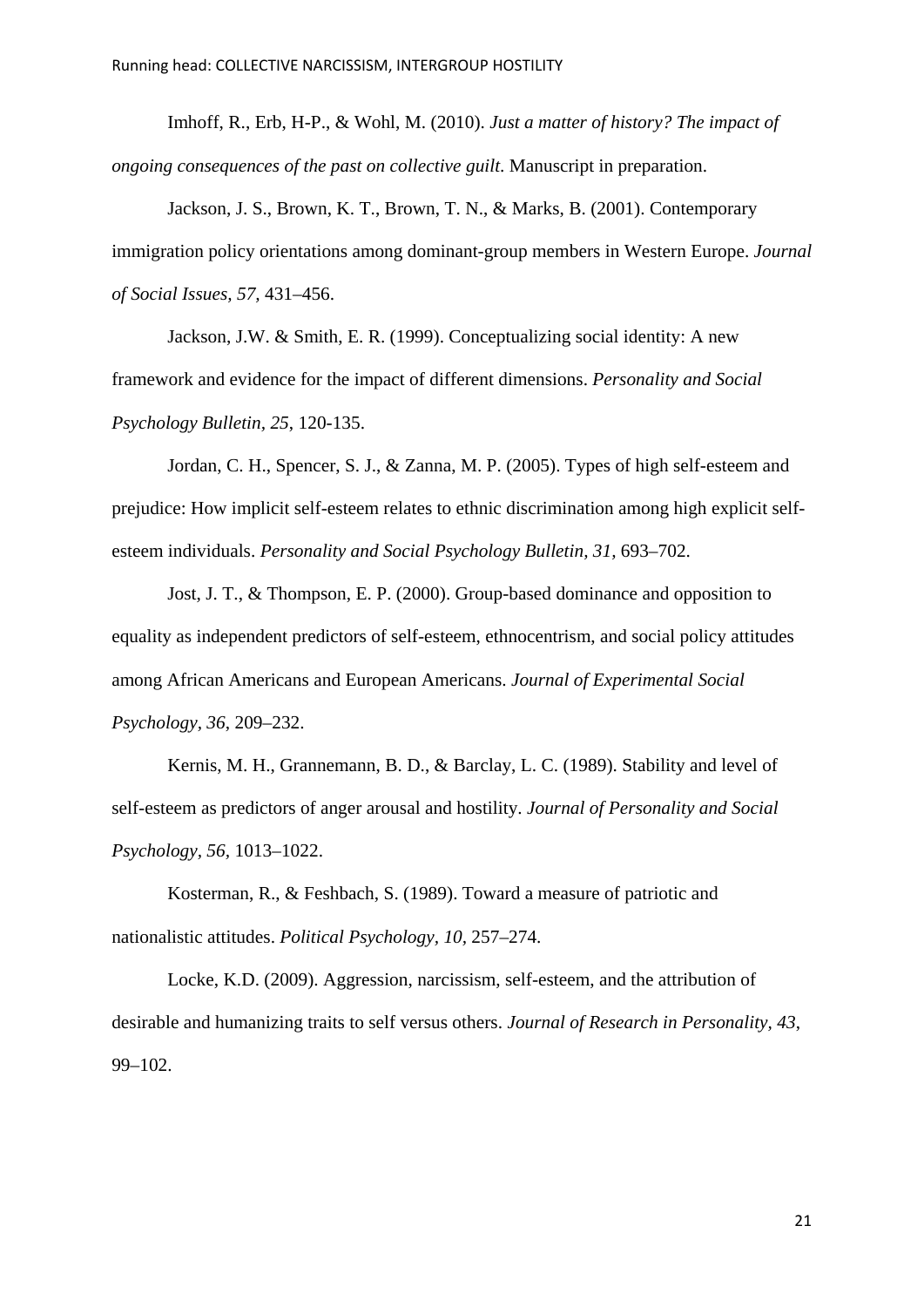Long, K. M., & Spears, R. (1998). Opposing effects of personal and collective selfesteem on interpersonal and intergroup comparisons. *European Journal of Social Psychology, 28,* 913–930.

Long, K. M., Spears, R., & Manstead, A. S. R. (1994). The influence of personal and collective self-esteem on strategies of social differentiation. *British Journal of Social Psychology, 33,* 313–329.

Luhtanen, R., & Crocker, J. (1992). A collective self-esteem scale: Self-evaluation of one's social identity. *Personality and Social Psychology Bulletin, 18*, 302-318.

Morf, C. C., & Rhodewalt, F. (2001). Unraveling the paradoxes of narcissism: A dynamic self-regulatory processing model. *Psychological Inquiry, 12,* 177–196.

Paulhus, D.L., Robins, R.W., Trzesniewski, K.H., & Tracy, J. L. (2004). Two replicable suppressor situations in personality research. *Multivariate Behavioral research, 39 ,* 303-328.

Pehrson, S., Brown, R., Zagefka, H. (2009). When does national identification lead to the rejection of immigrants? Cross-sectional and longitudinal evidence for the role of essentialist ingroup definitions. *British Journal of Social Psychology, 48,* 61-76.

Pratto, F., Sidanius, J., Stallworth, L. M., & Malle, B. F. (1994). Social dominance orientation: A personality variable predicting social and political attitudes. *Journal of Personality and Social Psychology, 67*, 741-763.

Raskin, R., Novacek, J., & Hogan, R. (1991). Narcissistic self-esteem management. *Journal of Personality and Social Psychology, 60,* 911– 918.

Raskin, R., & Terry, H. (1988). A principal-component analysis of the Narcissistic Personality Inventory and further evidence of its construct validity. *Journal of Personality and Social Psychology, 54*, 890–902.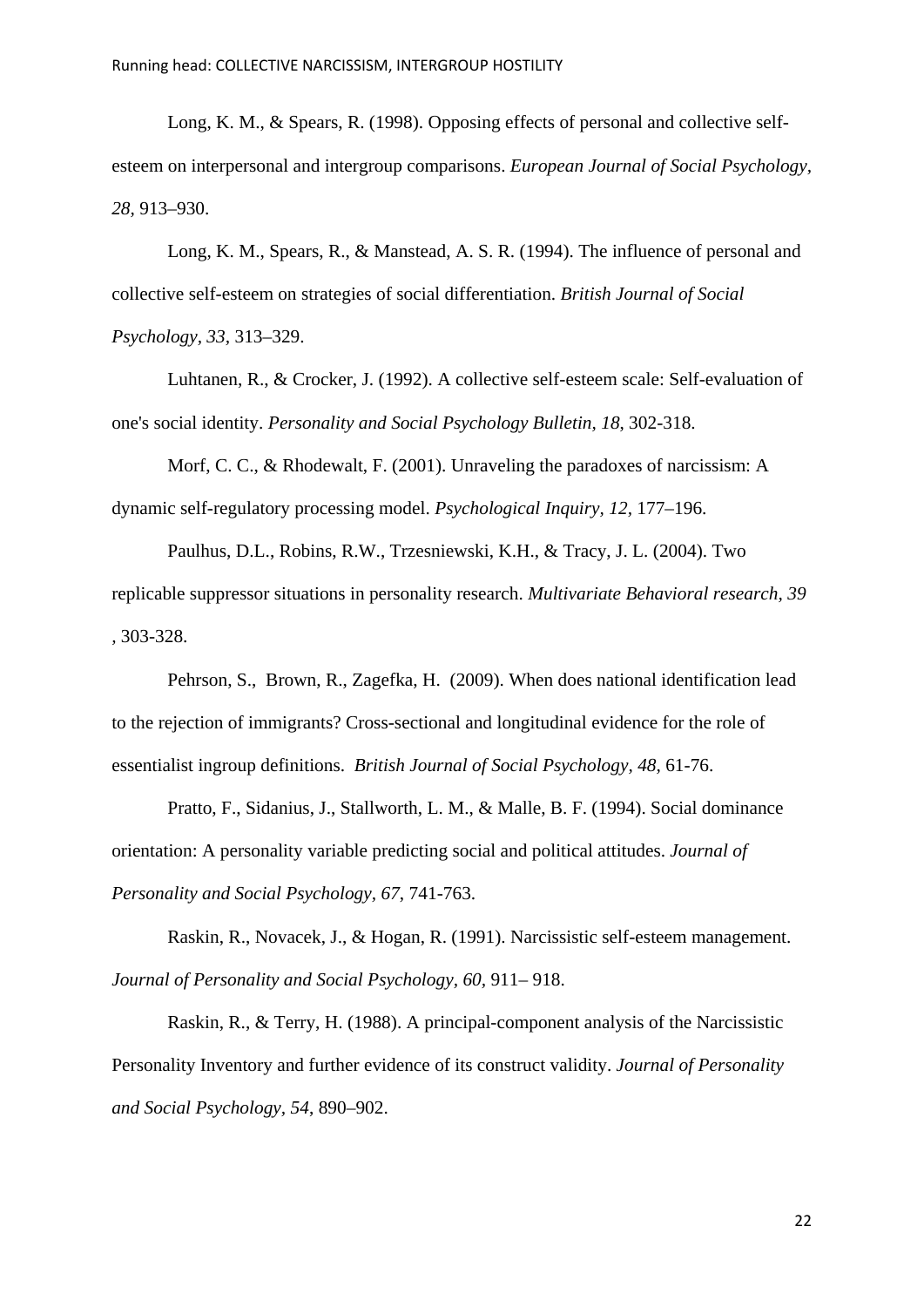Rhodewalt, F., & Morf, C. C. (1995). Self and interpersonal correlates of the Narcissistic Personality Inventory: A review and new findings*. Journal of Research in Personality, 29,* 1–23.

Rhodewalt, F., & Sorrow, D. L. (2003). Interpersonal self-regulation: Lessons from the study of narcissism. In M. R. Leary & J. P. Tangney (Eds.), *Handbook of self and identity*  (pp. 519–535). New York: Guilford Press.

Rhodewalt, F., & Petersen, B. (2009, in press). The self and intergroup attitudes: Connecting "fragile" personal and collective self-concepts. In J. P. Forgas, J. Cooper & W. Crano (Eds.). *The psychology of attitudes and attitude change.* New York: Psychology Press.

Rubin, M., & Hewstone, M. (1998). Social identity theory's self-esteem hypothesis: A review and some suggestions for clarification. *Personality and Social Psychology Review,* 2, 40-62.

Ruiz, J. M., Smith, T. W., & Rhodewalt, F. (2001). Distinguishing narcissism and hostility: Similarities and differences in interpersonal circumplex and five factor correlates. *Journal of Personality Assessment, 76,* 537–555.

Schatz, R. T., Staub, E., & Lavine, H. (1999). On the varieties of national attachment: Blind versus constructive patriotism. *Political Psychology, 20*, 151–174.

Sidanius, J., & Pratto, F. (1999). *Social dominance.* New York: Cambridge University Press.

Twenge, J. M., & Campbell, W. K. (2009). The narcissism epidemic: Living in the age of entitlement. New York: Free Press.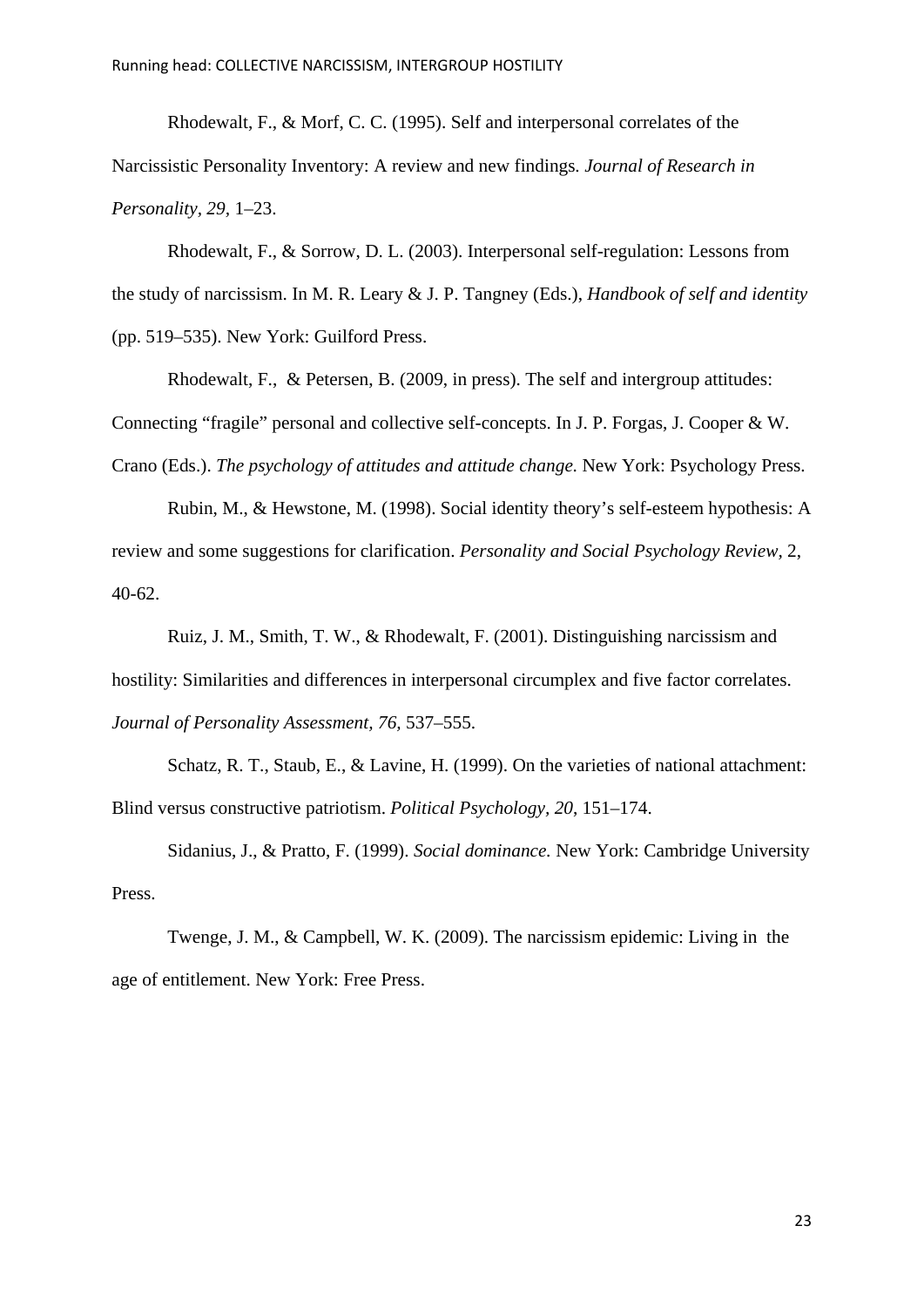#### Endnotes

<sup>1</sup> Empirical analyses indicate that collective and individual narcissism are positively related (the relationship ranges from  $r = .15$  to  $r = .27$ ; Golec de Zavala et al., 2009). Importantly, collective narcissism predicts intergroup bias and hostility that individual narcissism does not account for, whereas individual narcissism predicts interpersonal anger and aggressiveness that are not related to collective narcissism (Golec de Zavala et al, 2009; Studies 2 and 3). In addition, collective, but not individual narcissism moderates the hostile responses to groupbased criticism (Golec de Zavala & Cichocka, 2011a).

 $2$  The extensive and detailed description of the construction and validation of the Collective Narcissism Scale can be found elsewhere (Golec de Zavala et al., 2009). Since its construction the Collective Narcissism Scale has been translated to Polish, Spanish, German, Chinese and Tamil and used in studies conducted in USA, UK, Poland, Mexico, Germany, China, Sri Lanka. It was used and tested on samples of students, representative samples of adults as well as specific samples such as Tamil Tigers detainees in Sri Lanka.

 $3$  Collective narcissism and social dominance orientation are positively correlated. The strength of this relationship varies across samples: from insignificant  $r = .08$  in a Mexican sample to high  $r = .43$  in American samples (Golec de Zavala, et al., 2009). More detailed analyses indicate that it is the social dominance orientation's concern of in-groups greatness, not its concern for group based hierarchy that has the unique relationship with collective narcissism (Golec de Zavala, 2007; see also Jost & Thompson, 2000). The relationship between collective narcissism and authoritarianism is positive but also varies across samples: from insignificant  $r = .02$  in a Mexican sample to  $r = .38$  in an American sample (Golec de Zavala et al, 2009).

<sup>4</sup> Collective narcissism is positively related to blind patriotism ( $r = .55$  to  $r = .58$ ; Golec de Zavala et al, 2009; Golec de Zavala et al, 2011), nationalism (r = .38; Golec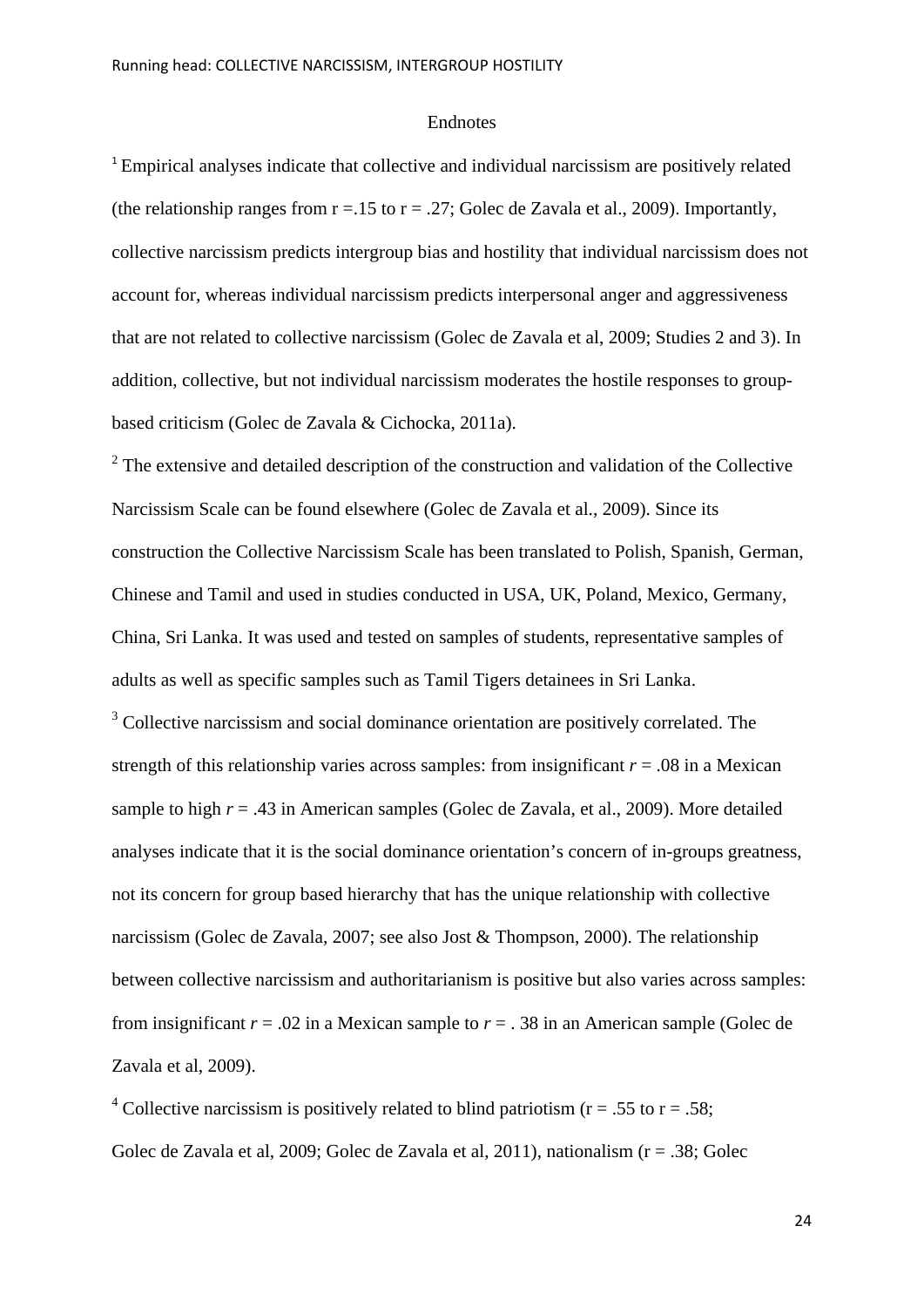de Zavala, 2007) and national in-group glorification ( $r = .63$  in German and American sample; Golec de Zavala, 2007; Imhoff, et al, 2010). National collective narcissism and blind patriotism overlap in the uncritical approach towards the national group and a concern about protection of the in-group's positive image. However, unlike blind patriotism and in-group glorification that avoid criticism, collective narcissism is preoccupied with it. Collective narcissists are on the constant look out for criticism and threat to in-group's image. Collective narcissism and nationalism share the belief in the nation's inherent superiority. However, narcissistic superiority can be based on any distinguishing characteristics of the in-group not only its greater power and dominant position. Unlike nationalistic, narcissistic aggressiveness is defensive and retaliatory. It does not serve the purpose of achieving a dominant in-group position.

<sup>5</sup> Ethnic collective narcissism may bear some similarity to the recently proposed reconceptualization of ethnocentrism as ethnic group self-importance and groupcenteredness (Bizumic & Duckitt, 2008; Bizumic, et al. 2009). Collective narcissism is an exaggerated group-esteem underlain by internal doubts and contingent on external validation. Thus, while group self-importance and centeredness are part of collective narcissism, the narcissistic positive image of the in-group is excessive and difficult to sustain. Moreover, the internal fragility of narcissistic group-esteem motivates negativity and exclusion of only those out-groups that are perceived as threatening, rather than all other ethnic groups. Finally, the concept of collective narcissism helps not only to predict out-group negativity, but also to explain the mechanism beyond this link.

<sup>6</sup> The relevance of the concept of collective narcissism to minimal groups has been discussed in more detail elsewhere (Golec de Zavala, et al., 2009). People are more likely to be narcissistic about realistic social groups, rather than groups created ad hoc. On the other